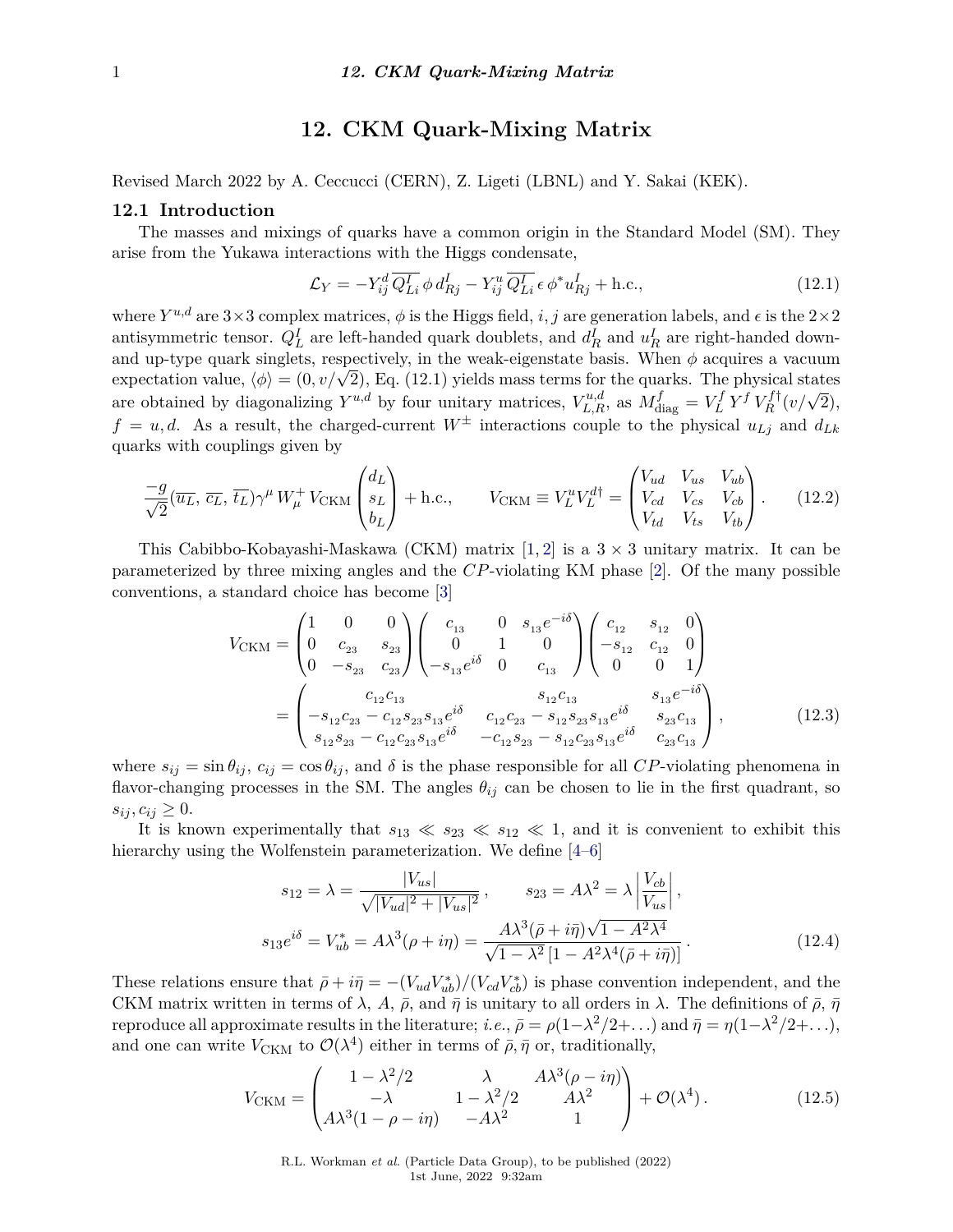

**Figure 12.1:** Sketch of the unitarity triangle.

The CKM matrix elements are fundamental parameters of the SM, so their precise determination is important. The unitarity of the CKM matrix imposes  $\sum_i V_{ij} V_{ik}^* = \delta_{jk}$  and  $\sum_j V_{ij} V_{kj}^* = \delta_{ik}$ . The six vanishing combinations can be represented as triangles in a complex plane, of which those obtained by taking scalar products of neighboring rows or columns are nearly degenerate. The areas of all triangles are the same, half of the Jarlskog invariant, *J* [\[7\]](#page-14-5), which is a phase-conventionindependent measure of *CP* violation, defined by  $\text{Im}[V_{ij}V_{kl}V_{il}^*V_{kj}^*] = J \sum_{m,n} \varepsilon_{ikm} \varepsilon_{jln}$ .

The most commonly used unitarity triangle arises from

$$
V_{ud}V_{ub}^* + V_{cd}V_{cb}^* + V_{td}V_{tb}^* = 0, \qquad (12.6)
$$

by dividing each side by  $V_{cd}V_{cb}^*$  (see Fig. 12.1). Its vertices are exactly  $(0,0)$ ,  $(1,0)$ , and, due to the definition in Eq. (12.4),  $(\bar{\rho}, \bar{\eta})$ . An important goal of flavor physics is to overconstrain the CKM elements, and many measurements can be conveniently displayed and compared in the  $\bar{\rho}, \bar{\eta}$ plane. While the Lagrangian in Eq. (12.1) is renormalized, and the CKM matrix has a well-known scale dependence above the weak scale [\[8\]](#page-14-6), below  $\mu = m_W$  the CKM elements can be treated as constants, with all  $\mu$ -dependence contained in the running of quark masses and higher-dimension operators.

Unless explicitly stated otherwise, we describe all measurements assuming the SM, to extract magnitudes and phases of CKM elements in Sec. 12.2 and 12.3. Processes dominated by loop-level contributions in the SM are particularly sensitive to new physics beyond the SM (BSM). We give the global fit results for the CKM elements in Sec. 12.4, and discuss some implications for beyond standard model physics in Sec. 12.5.

# **12.2 Magnitudes of CKM elements**

## **12.2.1** |*Vud*|

The most precise determination of  $|V_{ud}|$  comes from the study of superallowed  $0^+ \rightarrow 0^+$  nuclear beta decays, which are pure vector transitions. Taking the average of the fifteen most precise determinations [\[9\]](#page-14-7) yields [\[10\]](#page-14-8)

$$
|V_{ud}| = 0.97373 \pm 0.00031. \tag{12.7}
$$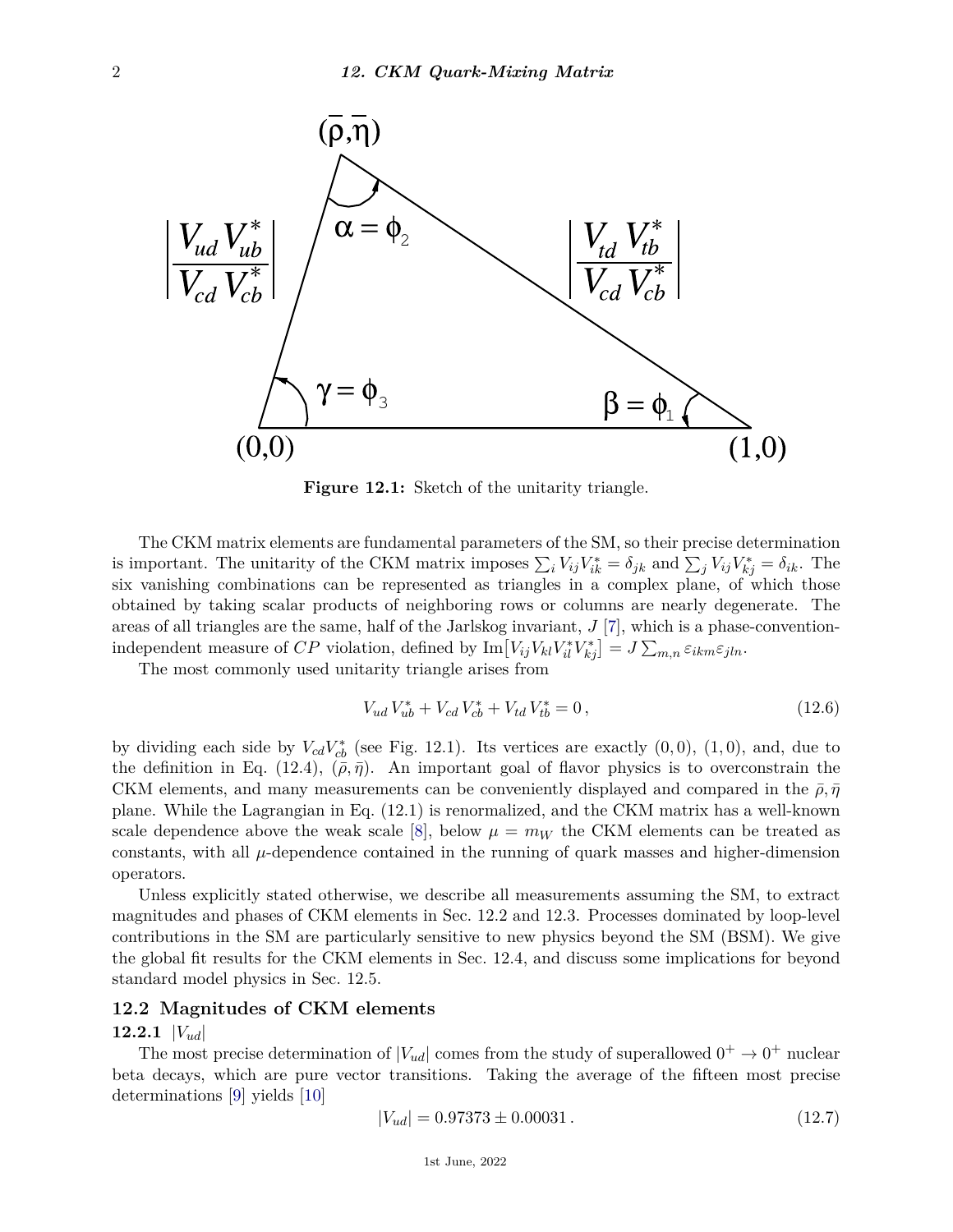This uncertainty is slightly more than twice larger than that in the previous edition, due to a more conservative estimate of the nuclear structure uncertainties. A less precise determination of  $|V_{ud}|$ can be obtained from the measurement of the neutron lifetime. The theoretical uncertainties are very small, but the determination is limited by the knowledge of the ratio of the axial-vector and vector couplings,  $g_A = G_A/G_V$  [\[10\]](#page-14-8). The PIBETA experiment [\[11\]](#page-14-9) has improved the measurement of the  $\pi^+ \to \pi^0 e^+ \nu$  branching ratio to 0.6%, and quotes  $|V_{ud}| = 0.9739 \pm 0.0029$ , in agreement with the more precise result listed above. The interest in this measurement is that the determination of  $|V_{ud}|$  is very clean theoretically, because it is a pure vector transition and is free from nuclearstructure uncertainties.

## **12.2.2** |*Vus*|

The product of  $|V_{us}|$  and the form factor at  $q^2 = 0$ ,  $|V_{us}| f_+(0)$ , has been extracted traditionally from  $K^0_L \to \pi e \nu$  decays in order to avoid isospin-breaking corrections  $(\pi^0 - \eta \text{ mixing})$  that affect  $K^{\pm}$  semileptonic decay, and the complications induced by a second (scalar) form factor present in the muonic decays. The last round of measurements has led to enough experimental constraints to justify the comparison between different decay modes. Systematic errors related to the experimental quantities, *e.g.*, the lifetime of neutral or charged kaons, and the form factor determinations for electron and muonic decays, differ among decay modes, and the consistency between different determinations enhances the confidence in the final result. For this reason, we follow the prescrip-tion [\[12\]](#page-14-10) to average  $K^0_L \to \pi e \nu$ ,  $K^0_L \to \pi \mu \nu$ ,  $K^{\pm} \to \pi^0 e^{\pm} \nu$ ,  $K^{\pm} \to \pi^0 \mu^{\pm} \nu$  and  $K^0_S \to \pi e \nu$ . The average of these five decay modes yields  $|V_{us}| f_+(0) = 0.21635 \pm 0.00038$ . Results obtained from each decay mode, and exhaustive references to the experimental data, are listed for instance in Ref. [\[10\]](#page-14-8). The form factor average  $f_{+}(0) = 0.9698 \pm 0.0017$  [\[13\]](#page-14-11) from  $N_f = 2 + 1 + 1$  lattice QCD calculations gives  $|V_{us}| = 0.2231 \pm 0.0006$  $|V_{us}| = 0.2231 \pm 0.0006$  $|V_{us}| = 0.2231 \pm 0.0006$  [\[10\]](#page-14-8).<sup>1</sup> The broadly used classic calculation of  $f_+(0)$  [\[15\]](#page-14-12) is in good agreement with this value, while other calculations [\[17\]](#page-14-13) differ by as much as 2%.

The calculation of the ratio of the kaon and pion decay constants enables one to extract  $|V_{us}/V_{ud}|$ from  $K \to \mu\nu(\gamma)$  and  $\pi \to \mu\nu(\gamma)$ , where  $(\gamma)$  indicates that radiative decays are included [\[18\]](#page-14-14). The value of  $\Gamma(K \to \mu\nu(\gamma))$  [\[10\]](#page-14-8) derived from the KLOE measurement of the corresponding branching ratio [\[19\]](#page-14-15), combined with the lattice QCD result,  $f_K/f_\pi = 1.1932 \pm 0.0021$  [\[13\]](#page-14-11), leads to  $|V_{us}| = 0.2252 \pm 0.0005$ , where the accuracy is limited by the knowledge of the ratio of the decay constants. The average of these two determinations, with the error scaled according to the PDG prescription [\[20\]](#page-14-16) by  $\sqrt{\chi^2} = 2.0$ , is quoted as [\[10\]](#page-14-8)

$$
|V_{us}| = 0.2243 \pm 0.0008. \tag{12.8}
$$

It is important to include both QED and QCD isospin violations in the lattice QCD calculations.

The latest determination from hyperon decays can be found in Ref. [\[21\]](#page-15-0). The authors focus on the analysis of the vector form factor, protected from first order *SU*(3) breaking effects by the Ademollo-Gatto theorem [\[22\]](#page-15-1), and treat the ratio between the axial and vector form factors  $g_1/f_1$  as experimental input, thus avoiding first order  $SU(3)$  breaking effects in the axial-vector contribution. They find  $|V_{us}| = 0.2250 \pm 0.0027$ , although this does not include an estimate of the theoretical uncertainty due to second-order *SU*(3) breaking, contrary to Eq. (12.8). Concerning hadronic  $\tau$  decays to strange particles, averaging the inclusive decay and the exclusive  $\tau \to h\nu$  $(h = \pi, K)$  measurements yields  $|V_{us}| = 0.2221 \pm 0.0013$  [\[23\]](#page-15-2).

## **12.2.3** |*Vcd*|

The magnitude of *Vcd* can be extracted from semileptonic charm decays, using theoretical knowledge of the form factors. In semileptonic *D* decays, lattice QCD calculations have predicted the

<span id="page-2-0"></span><sup>&</sup>lt;sup>1</sup>For lattice QCD inputs, we use the averages from Ref. [\[13\]](#page-14-11), unless the minireviews [\[10,](#page-14-8)[14\]](#page-14-17) choose different values. We only use unquenched results, and if both  $N_f = 2 + 1 + 1$  and  $2 + 1$  calculations are available, we use the former.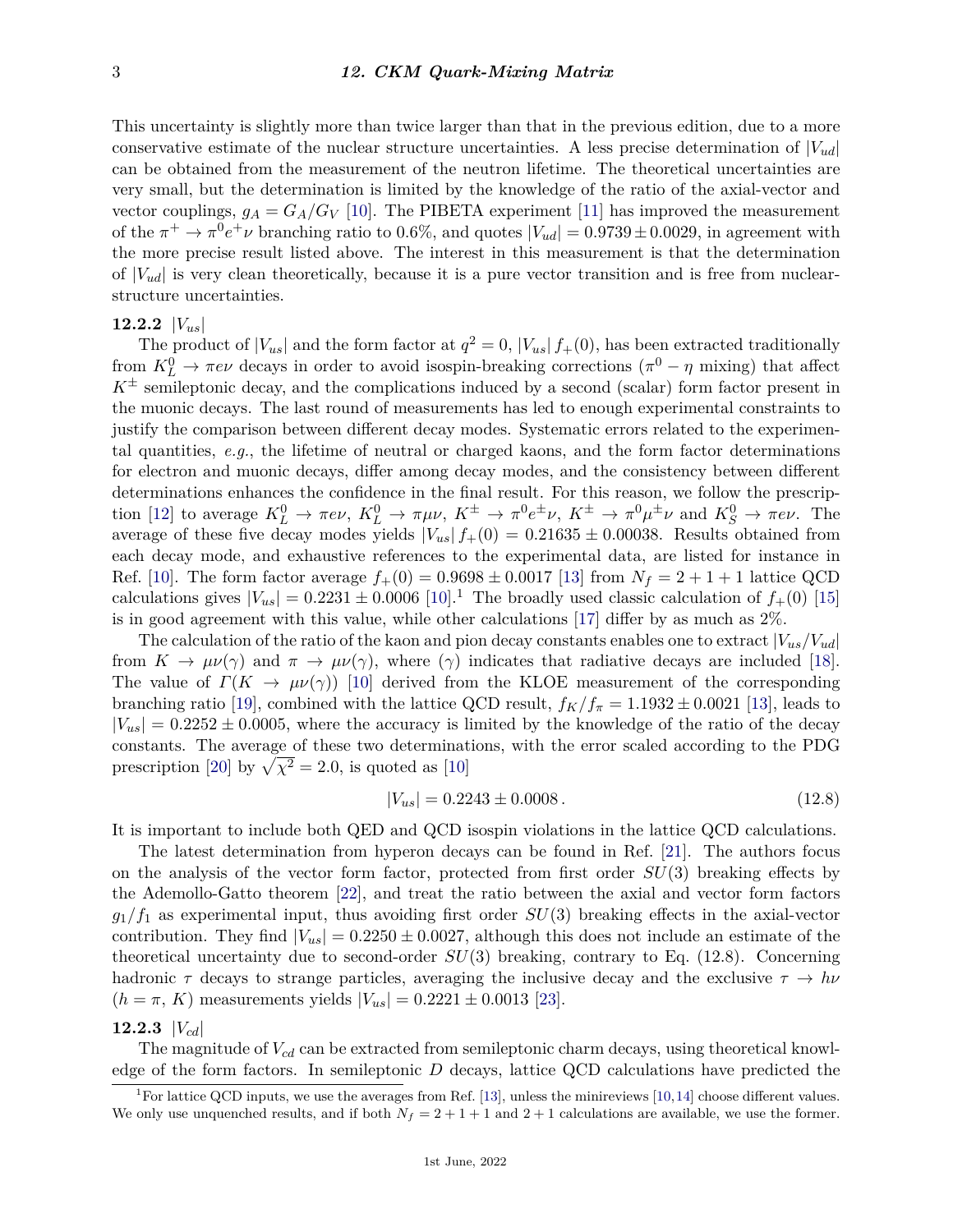normalization of the  $D \to \pi \ell \nu$  and  $D \to K \ell \nu$  form factors [\[13\]](#page-14-11). The dependence on the invariant mass of the lepton pair,  $q^2$ , is determined from lattice QCD and theoretical constraints from analyt-icity [\[14\]](#page-14-17). Using  $N_f = 2 + 1 + 1$  lattice QCD calculations for  $D \to \pi \ell \nu$ ,  $f_+^{D\pi}(0) = 0.612 \pm 0.035$  [\[13\]](#page-14-11), and the average [\[23\]](#page-15-2) of the measurements of  $D \to \pi \ell \nu$  decays by *BABAR* [\[24\]](#page-15-3), BESIII [\[25,](#page-15-4) [26\]](#page-15-5), CLEO-c [\[27\]](#page-15-6), and Belle [\[28\]](#page-15-7), one obtains  $|V_{cd}| = 0.2330 \pm 0.0029 \pm 0.0133$ , where the first uncertainty is experimental, and the second is from the theoretical uncertainty of the form factor.

The determination of  $|V_{cd}|$  is also possible from the leptonic decay  $D^+ \to \mu^+\nu$  and  $\tau^+\nu$ . The experimental uncertainties have not decreased significantly recently. Averaging the BESIII [\[29\]](#page-15-8) and earlier CLEO [\[30\]](#page-15-9) for  $\mu^+\nu$  and BESIII [\[31\]](#page-15-10) for  $\tau^+\nu$  measurements, and using the  $N_f = 2 + 1 + 1$ lattice QCD result,  $f_D = 212.0 \pm 0.7$  $f_D = 212.0 \pm 0.7$  $f_D = 212.0 \pm 0.7$  MeV [\[13\]](#page-14-11), yields  $|V_{cd}| = 0.2181 \pm 0.0049 \pm 0.0007$  [\[23,](#page-15-2) [32\]](#page-15-11).<sup>2</sup>

Earlier determinations of  $|V_{cd}|$  came from neutrino scattering data. The difference of the ratio of double-muon to single-muon production by neutrino and antineutrino beams is proportional to the charm cross section off valence *d* quarks, and therefore to  $|V_{cd}|^2$  times the average semileptonic branching ratio of charm mesons,  $\mathcal{B}_{\mu}$ . The method was used first by CDHS [\[33\]](#page-15-12) and then by CCFR [\[34,](#page-15-13) [35\]](#page-15-14) and CHARM II [\[36\]](#page-15-15). Averaging these results is complicated, because it requires assumptions about the scale of the QCD corrections, and because  $\mathcal{B}_{\mu}$  is an effective quantity, which depends on the specific neutrino beam characteristics. With no recent experimental input available, we quote the average from a past review,  $\mathcal{B}_{\mu}|V_{cd}|^2 = (0.463 \pm 0.034) \times 10^{-2}$  [\[37\]](#page-15-16). Analysis cuts make these experiments insensitive to neutrino energies smaller than 30 GeV. Thus,  $B_{\mu}$ should be computed using only neutrino interactions with visible energy larger than 30 GeV. An appraisal [\[38\]](#page-15-17) based on charm-production fractions measured in neutrino interactions [\[39,](#page-15-18)[40\]](#page-15-19) gives  $B_\mu = 0.088 \pm 0.006$ . Data from the CHORUS experiment [\[41\]](#page-15-20) are sufficiently precise to extract  $B_\mu$ directly, by comparing the number of charm decays with a muon to the total number of charmed hadrons found in the nuclear emulsions. Requiring the visible energy to be larger than 30 GeV, CHORUS found  $\mathcal{B}_{\mu} = 0.085 \pm 0.009 \pm 0.006$ . We use the average of these two determinations,  $\mathcal{B}_{\mu} = 0.087 \pm 0.005$ , and obtain  $|V_{cd}| = 0.230 \pm 0.011$ . Averaging the three determinations above, we find

$$
|V_{cd}| = 0.221 \pm 0.004. \tag{12.9}
$$

**12.2.4** |*Vcs*|

The direct determination of  $|V_{cs}|$  is possible from semileptonic *D* or leptonic  $D_s$  decays, using lattice QCD calculations of the semileptonic *D* form factor or the *D<sup>s</sup>* decay constant. For muonic decays, the average of Belle [\[42\]](#page-15-21), CLEO-c [\[43\]](#page-15-22), *BABAR* [\[44\]](#page-15-23), and BESIII [\[45,](#page-15-24)[46\]](#page-15-25) is  $\mathcal{B}(D_s^+ \to \mu^+ \nu)$  =  $(5.43 \pm 0.16) \times 10^{-3}$  [\[23\]](#page-15-2). For decays to  $\tau$  leptons, the average of CLEO-c [\[43,](#page-15-22) [47,](#page-15-26) [48\]](#page-15-27), *BABAR* [\[44\]](#page-15-23), Belle [\[42\]](#page-15-21), and BESIII [\[45\]](#page-15-24) gives  $\mathcal{B}(D_s^+ \to \tau^+\nu) = (5.40 \pm 0.23) \times 10^{-2}$  [\[23\]](#page-15-2). From each of these values, determinations of  $|V_{cs}|$  can be obtained using the PDG values for the mass and lifetime of the  $D_s$ , the masses of the leptons, and  $f_{D_s} = (249.9 \pm 0.5)$  MeV [\[13\]](#page-14-11). The average of these determinations gives  $|V_{cs}| = 0.984 \pm 0.012$ , where the error is dominated by the experimental uncertainty. In semileptonic *D* decays, lattice QCD calculations of the  $D \to K\ell\nu$  form factor are available [\[13\]](#page-14-11). Using  $f_+^{DK}(0) = 0.7385 \pm 0.0044$  and the average [\[23\]](#page-15-2) of CLEO-c [\[27\]](#page-15-6), Belle [\[28\]](#page-15-7), *BABAR* [\[49\]](#page-15-28), and recent BESIII [\[25,](#page-15-4) [50\]](#page-15-29) measurements of  $D \to K\ell\nu$  decays, one obtains  $|V_{cs}| = 0.972 \pm 0.007$ , where the dominant uncertainty is from the theoretical calculation of the form factor. Averaging the determinations from leptonic and semileptonic decays, we find

$$
|V_{cs}| = 0.975 \pm 0.006. \tag{12.10}
$$

<span id="page-3-0"></span><sup>&</sup>lt;sup>2</sup>Hereafter the first error is statistical and the second is systematic, unless mentioned otherwise.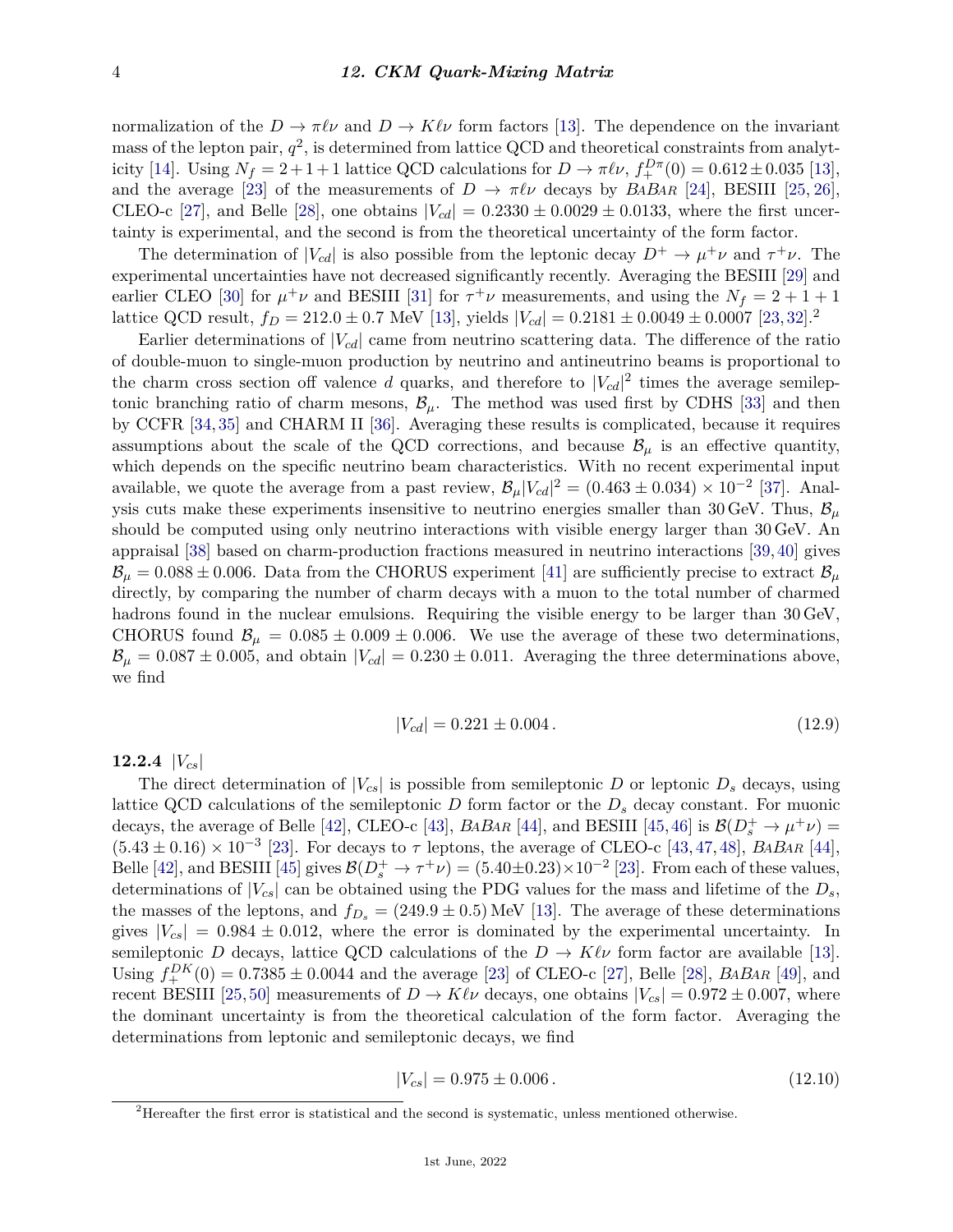Measurements of on-shell  $W^{\pm}$  decays sensitive to  $|V_{cs}|$  were made by LEP-2. The *W* branching ratios depend on the six CKM elements involving quarks lighter than  $m_W$ . The W branching ratio to each lepton flavor is  $1/\mathcal{B}(W \to \ell \bar{\nu}_{\ell}) = 3[1 + \sum_{u,c,d,s,b} |V_{ij}|^2 (1 + \alpha_s(m_W)/\pi) + \ldots].$ Assuming lepton universality, the measurement  $\mathcal{B}(W \to \ell \bar{\nu}_{\ell}) = (10.83 \pm 0.07 \pm 0.07) \%$  [\[51\]](#page-15-30) implies  $\sum_{u,c,d,s,b} |V_{ij}|^2 = 2.002 \pm 0.027$ . This is a precise test of unitarity; however, only flavortagged W-decays determine  $|V_{cs}|$  directly, such as DELPHI's tagged  $W^+ \to c\bar{s}$  analysis, yielding  $|V_{cs}| = 0.94_{-0.26}^{+0.32} \pm 0.13$  [\[52\]](#page-15-31).

# **12.2.5** |*Vcb*|

This matrix element can be determined from exclusive and inclusive semileptonic decays of *B* mesons to charm. The inclusive determinations use the semileptonic decay rate measurement, together with (certain moments of) the lepton energy and the hadronic invariant-mass spectra. The theoretical basis is the operator product expansion [\[53,](#page-16-0) [54\]](#page-16-1), which allows calculation of the decay rate and various spectra as expansions in  $\alpha_s$  and inverse powers of the heavy-quark mass. The dependence on *mb*, *mc*, and the parameters that occur at subleading order is different for different moments. The measurements of many moments overconstrain these parameters, and also test the consistency of their determination. The precise extraction of  $|V_{cb}|$  requires using a "threshold" quark mass definition [\[55,](#page-16-2) [56\]](#page-16-3). Inclusive measurements have been performed using *B* mesons from *Z*<sup>0</sup> decays at LEP, and at  $e^+e^-$  colliders operated at the *Υ*(4*S*). At LEP, the large boost of *B* mesons from the *Z* <sup>0</sup> decay allows the determination of the moments throughout phase space, which is not possible otherwise, but the large statistics available at the *B* factories lead to more precise determinations. An average of the measurements and a compilation of the references are provided in Ref. [\[14\]](#page-14-17):  $|V_{cb}| = (42.2 \pm 0.8) \times 10^{-3}$ .

Complementary determinations are based on exclusive semileptonic *B* decays to *D* and *D*<sup>∗</sup> . In the  $m_{b,c} \gg A_{\rm QCD}$  limit, all form factors are given by a single Isgur-Wise function [\[57\]](#page-16-4), which depends on the product of the four-velocities of the *B* and  $D^{(*)}$  mesons,  $w = v \cdot v'$ . Heavy-quark symmetry determines the rate at  $w = 1$  (in the symmetry limit), the maximum momentum transfer to the  $\ell \bar{\nu}$  pair, and  $|V_{cb}|$  is obtained from extrapolating a fit to the spectrum to  $w = 1$ . The current update of the  $V_{cb}$  and  $V_{ub}$  minireview quotes from exclusive decays  $|V_{cb}| = (39.4 \pm 0.8) \times 10^{-3}$  [\[14\]](#page-14-17), based on the only unfolded measurement of  $B \to D^*$  semileptonic decay distributions [\[58\]](#page-16-5), and using a more general fit [\[59\]](#page-16-6) than in earlier *B* factory measurements. With the uncertainty scaled by  $\sqrt{\chi^2} = 2.4$ , this yields the combination [\[14\]](#page-14-17),

$$
|V_{cb}| = (40.8 \pm 1.4) \times 10^{-3}.
$$
\n(12.11)

Determinations of  $|V_{cb}|$  that are currently less precise and not included in this average, can be obtained from the measurement of  $B_s \to D_s^{(*)} \mu \bar{\nu}$  decays [\[60\]](#page-16-7). In addition, semileptonic decays to *τ* leptons measured in  $B \to D^{(*)}\tau\bar{\nu}$  and related modes are also sensitive to  $|V_{cb}|$ . The most precise  $\det A$  involving  $\tau$  leptons are the  $|V_{cb}|$ -independent ratios,  $\mathcal{B}(B \to D^{(*)}\tau\bar\nu)/\mathcal{B}(B \to D^{(*)}\ell\bar\nu)$  measured by BaBar, Belle, and LHCb. If the current, approximately  $3\sigma$  [\[23\]](#page-15-2), hint of lepton non-universality prevails, the determination of |*Vcb*| becomes more complicated.

#### **12.2.6**  $|V_{ub}|$

The determination of  $|V_{ub}|$  from inclusive  $B \to X_u \ell \bar{\nu}$  decay is complicated due to large  $B \to$  $X_c \ell \bar{\nu}$  backgrounds. In most regions of phase space where the charm background is kinematically forbidden, the hadronic physics enters via unknown nonperturbative functions, so-called shape functions. (In contrast, the nonperturbative physics for  $|V_{cb}|$  is encoded in a few parameters.) At leading order in  $\Lambda_{\rm QCD}/m_b$ , there is only one shape function, which can be extracted from the photon energy spectrum in  $B \to X_s \gamma$  [\[61,](#page-16-8) [62\]](#page-16-9), and applied to several spectra in  $B \to X_u \ell \bar{\nu}$ . The subleading shape functions are modeled in the current determinations. Phase space cuts for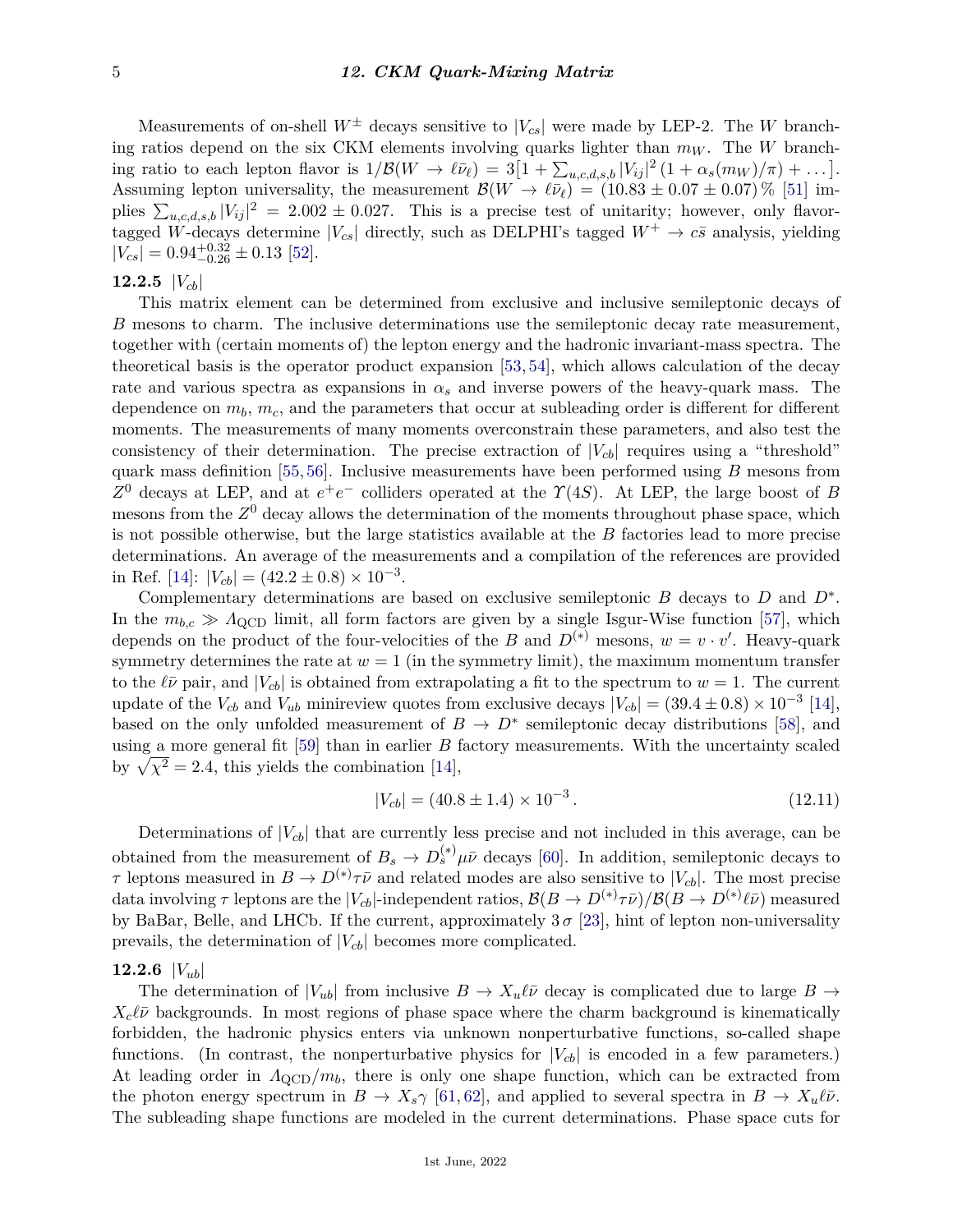which the rate has only subleading dependence on the shape function are also possible [\[63\]](#page-16-10). The measurements of both the hadronic and the leptonic systems are important for an optimal choice of phase space. A different approach is to make the measurements more inclusive by extending them deeper into the  $B \to X_c \ell \bar{\nu}$  region, and thus reduce the theoretical uncertainties. Analyses of the electron-energy endpoint from CLEO [\[64\]](#page-16-11), *BABAR* [\[65\]](#page-16-12), and Belle [\[66\]](#page-16-13) quote  $B \to X_u e \bar{\nu}$  partial rates for  $|\vec{p}_e| \geq 2.0$  GeV and 1.9 GeV, which are well below the charm endpoint. The large and pure  $B\overline{B}$  samples at the *B* factories permit the selection of  $B \to X_u \ell \overline{\nu}$  decays in events where the other *B* is fully reconstructed [\[67\]](#page-16-14). With this full-reconstruction tag method, the four-momenta of both the leptonic and the hadronic final states can be measured. It also gives access to a wider kinematic region, because of improved signal purity. Ref. [\[14\]](#page-14-17) quotes the inclusive average,  $|V_{ub}| = (4.13 \pm 0.12 \frac{+0.13}{-0.14} \pm 0.18) \times 10^{-3}$ , where the first error is experimental, the second arises from the model dependence quoted by the individual measurements, and the third is an additional one estimated in Ref. [\[14\]](#page-14-17).

To extract  $|V_{ub}|$  from exclusive decays, the form factors have to be known. Experimentally, better signal-to-background ratios are offset by smaller yields. The  $B \to \pi \ell \bar{\nu}$  branching ratio is now known to 5%. Lattice QCD calculations of the  $B \to \pi \ell \bar{\nu}$  form factor are available [\[68\]](#page-16-15) for the high  $q^2$  region  $(q^2 > 16$  or  $18 \text{ GeV}^2)$ . A fit to the experimental partial rates and lattice QCD results versus  $q^2$  yields  $|V_{ub}| = (3.70 \pm 0.10 \pm 0.12) \times 10^{-3}$  [\[23\]](#page-15-2). Light-cone QCD sum rules are supposed to be applicable for  $q^2 < 12 \text{ GeV}^2$  [\[69\]](#page-16-16), yielding a combination,  $|V_{ub}| = (3.67 \pm 0.09 \pm 0.12) \times 10^{-3}$  [\[14,](#page-14-17) [23\]](#page-15-2).

The uncertainties in extracting  $|V_{ub}|$  from inclusive and exclusive decays are different to a large extent. An average of these determinations, with the uncertainty scaled by  $\sqrt{\chi^2} = 1.4$ , is [\[14\]](#page-14-17)

$$
|V_{ub}| = (3.82 \pm 0.20) \times 10^{-3}.
$$
\n(12.12)

A determination of  $|V_{ub}|$  not included in this average can be obtained from  $\mathcal{B}(B \to \tau\bar{\nu})$  =  $(1.06 \pm 0.19) \times 10^{-4}$  [\[23\]](#page-15-2). Using  $f_B = (190.0 \pm 1.3)$  MeV [\[13\]](#page-14-11) and  $\tau_{B^{\pm}} = (1.638 \pm 0.004)$  ps [\[70\]](#page-16-17), we find the remarkably consistent result,  $|V_{ub}| = (4.05 \pm 0.36) \times 10^{-3}$ . This decay is sensitive, for example, to tree-level charged Higgs contributions, and the measured rate is consistent with the SM expectation. The LHCb measurement  $|V_{ub}/V_{cb}| = 0.084 \pm 0.007$  [\[14\]](#page-14-17) from the ratios of  $\Lambda_b \to p^+\mu^-\bar{\nu}$ and  $A_b \to A_c^+\mu^-\bar{\nu}$  [\[71\]](#page-16-18) and  $B_s^0 \to K^-\mu^+\nu$  and  $B_s^0 \to D_s^-\mu^+\nu$  [\[72\]](#page-16-19) in different regions of  $q^2$ , provides another complementary determination.

### **12.2.7**  $|V_{td}|$  **and**  $|V_{ts}|$

The CKM elements  $|V_{td}|$  and  $|V_{ts}|$  are not likely to be precisely measurable in tree-level processes involving top quarks, so one has to rely on determinations from  $B-\overline{B}$  oscillations dominated by box diagrams with top quarks, or loop-mediated rare *K* and *B* decays. Theoretical uncertainties in hadronic effects limit the accuracy of the current determinations. These can be reduced by taking ratios of processes that are equal in the flavor  $SU(3)$  limit to determine  $|V_{td}/V_{ts}|$ .

The mixing of the two  $B^0$  mesons was discovered by ARGUS [\[73\]](#page-16-20), and the mass difference is now precisely measured as  $\Delta m_d = (0.5065 \pm 0.0019) \text{ ps}^{-1}$  [\[74\]](#page-16-21). In the  $B_s^0$  system,  $\Delta m_s$  was first measured significantly by CDF [\[75\]](#page-16-22) and the world average, dominated by an LHCb measurement [\[76\]](#page-16-23), is  $\Delta m_s = (17.765 \pm 0.006) \text{ ps}^{-1}$  [\[74\]](#page-16-21). Neglecting corrections suppressed by  $|V_{tb}| - 1$ , and using the lattice QCD results  $f_{B_d} \sqrt{\hat{B}_{B_d}} = (210.6 \pm 5.5) \text{ MeV}$  and  $f_{B_s} \sqrt{\hat{B}_{B_s}} = (256.1 \pm 5.7) \text{ MeV}$  [\[13\]](#page-14-11),

$$
|V_{td}| = (8.6 \pm 0.2) \times 10^{-3}, \qquad |V_{ts}| = (41.5 \pm 0.9) \times 10^{-3}. \tag{12.13}
$$

The uncertainties are dominated by lattice QCD. Several uncertainties are reduced in the calculation of the ratio  $\xi = (f_{B_s}\sqrt{\hat{B}_{B_s}})/(f_{B_d}\sqrt{\hat{B}_{B_d}}) = 1.216 \pm 0.016$  [\[13\]](#page-14-11) and therefore the constraint on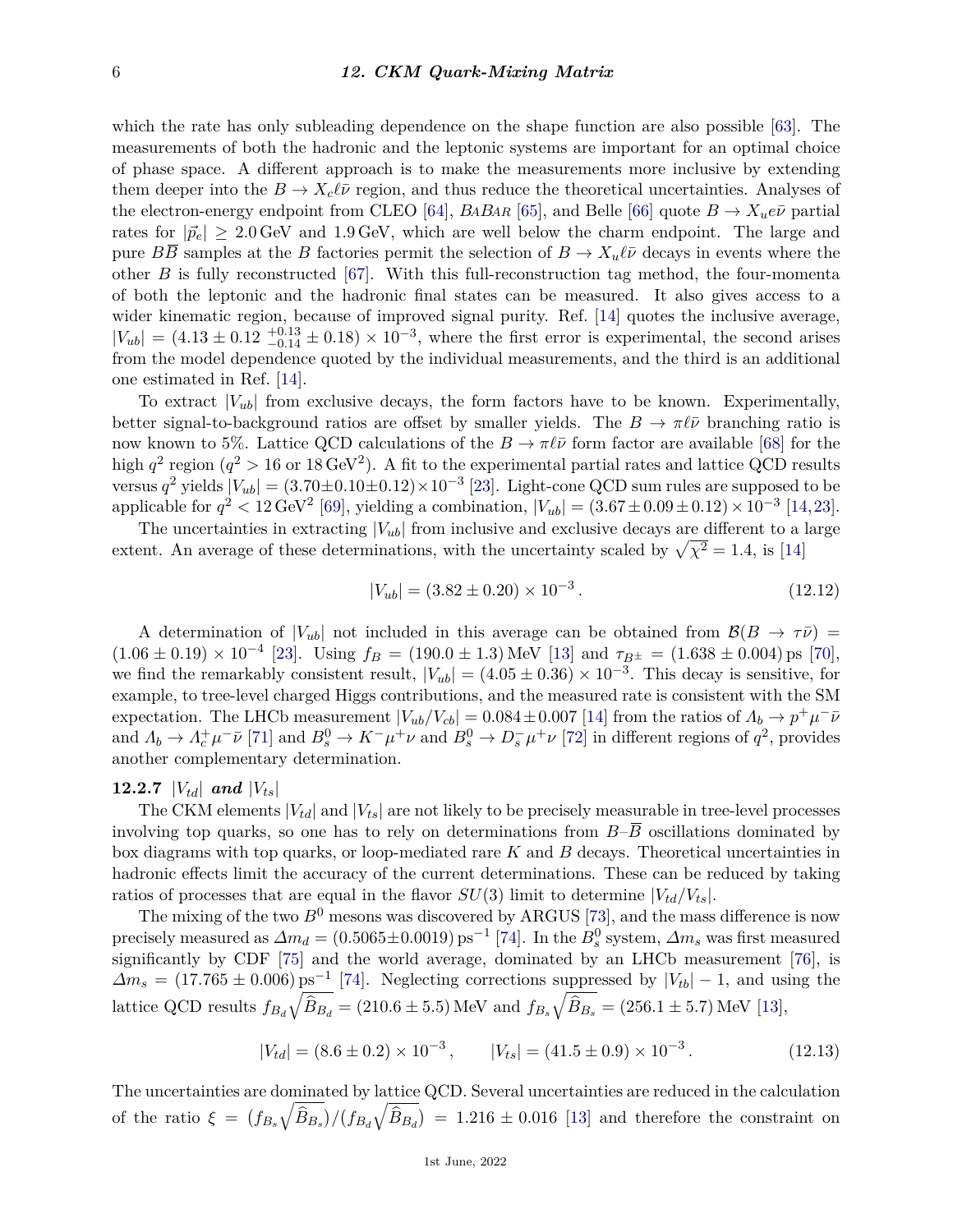$|V_{td}/V_{ts}|$  from  $\Delta m_d/\Delta m_s$  is more reliable theoretically. These provide a theoretically clean and significantly improved determination,

$$
|V_{td}/V_{ts}| = 0.207 \pm 0.001 \pm 0.003. \qquad (12.14)
$$

The inclusive branching ratio  $\mathcal{B}(B \to X_s \gamma) = (3.32 \pm 0.15) \times 10^{-4}$  extrapolated to  $E_\gamma >$  $E_0 = 1.6$  GeV [\[23\]](#page-15-2) is also sensitive to  $|V_{tb}V_{ts}|$ . In addition to *t*-quark penguins, a substantial part of the rate comes from charm contributions proportional to  $V_{cb}V_{cs}^*$  via the application of  $3 \times 3$ CKM unitarity (which is used here). With the NNLO calculation of  $\mathcal{B}(B \to X_s \gamma)_{E_\gamma>E_0}/\mathcal{B}(B \to$  $X_c e \bar{\nu}$  [\[77\]](#page-16-24), we obtain  $|V_{ts}/V_{cb}| = 0.98 \pm 0.04$ . The  $B_s \to \mu^+ \mu^-$  rate is also proportional to  $|V_{tb} V_{ts}|^2$ in the SM, and the world average,  $\mathcal{B}(B_s \to \mu^+\mu^-) = (2.9 \pm 0.4) \times 10^{-9}$  [\[70\]](#page-16-17), is consistent with the SM, with sizable uncertainties.

A complementary determination of  $|V_{td}/V_{ts}|$  is possible from the ratio of  $B \to \rho \gamma$  and  $K^* \gamma$  rates. The ratio of the neutral modes is theoretically cleaner than that of the charged ones, because the poorly known spectator-interaction contribution is expected to be smaller (*W*-exchange vs. weak annihilation). For now, because of low statistics, we average the charged and neutral rates assuming the isospin symmetry and heavy-quark limit motivated relation,  $|V_{td}/V_{ts}|^2/\xi_\gamma^2 = [ \Gamma(B^+ \to$  $(\rho^+ \gamma) + 2\Gamma(B^0 \to \rho^0 \gamma)/[\Gamma(B^+ \to K^{*+} \gamma) + \Gamma(B^0 \to K^{*0} \gamma)] = (3.37 \pm 0.49)\%$  [\[23\]](#page-15-2). Here  $\xi_{\gamma}$  contains the poorly known hadronic physics. Using  $\xi_{\gamma} = 1.2 \pm 0.2$  [\[78\]](#page-16-25) gives  $|V_{td}/V_{ts}| = 0.220 \pm 0.016 \pm 0.037$ , where the first uncertainty is experimental and the second is theoretical.

A theoretically clean determination of  $|V_{td}V_{ts}^*|$  is possible from  $K^+ \to \pi^+ \nu \bar{\nu}$  decay [\[79\]](#page-17-0). Experimentally, more than 20 candidates have been observed [\[80,](#page-17-1) [81\]](#page-17-2) and the rate is consistent with the SM within errors. Much more data are needed for a precision measurement.

## **12.2.8** |*Vtb*|

The determination of  $|V_{tb}|$  from top decays uses the ratio of branching fractions  $R = \mathcal{B}(t \rightarrow$  $Wb)/\mathcal{B}(t \to Wq) = |V_{tb}|^2/(\sum_q |V_{tq}|^2) = |V_{tb}|^2$ , where  $q = b, s, d$ . The CDF and DØ measurements performed on data collected during Run II of the Tevatron give  $|V_{tb}| > 0.78$  [\[82\]](#page-17-3) and 0.99 >  $|V_{tb}| > 0.90$  [\[83\]](#page-17-4), respectively, at 95% CL. CMS measured the same quantity at 8 TeV and obtained  $|V_{th}| > 0.975$  [\[84\]](#page-17-5) at 95% CL.

The direct determination of  $|V_{tb}|$ , without assuming unitarity, is possible from the single top quark production cross section. The  $(3.30^{+0.52}_{-0.40})$  pb combined cross section [\[85\]](#page-17-6) of DØ and CDF measurements implies  $|V_{tb}| = 1.02_{-0.05}^{+0.06}$ . The LHC experiments, ATLAS and CMS, have measured single top quark production cross sections (and extracted  $|V_{tb}|$ ) in *t*-channel, *Wt*-channel, and *s*-channel at 7 TeV, 8 TeV, and 13 TeV [\[86\]](#page-17-7). The average of these  $|V_{tb}|$  values is calculated to be  $|V_{tb}| = 1.014 \pm 0.035$ , where all systematic errors and theoretical errors are treated to be fully correlated. The average of Tevatron and LHC values gives

$$
|V_{tb}| = 1.014 \pm 0.029. \tag{12.15}
$$

The experimental systematic uncertainties dominate, and a dedicated combination would be welcome.

A weak constraint on  $|V_{tb}|$  can be obtained from precision electroweak data, where top quarks enter in loops. The sensitivity is best in  $\Gamma(Z \to b\bar{b})$  and yields  $|V_{tb}| = 0.77^{+0.18}_{-0.24}$  [\[87\]](#page-17-8).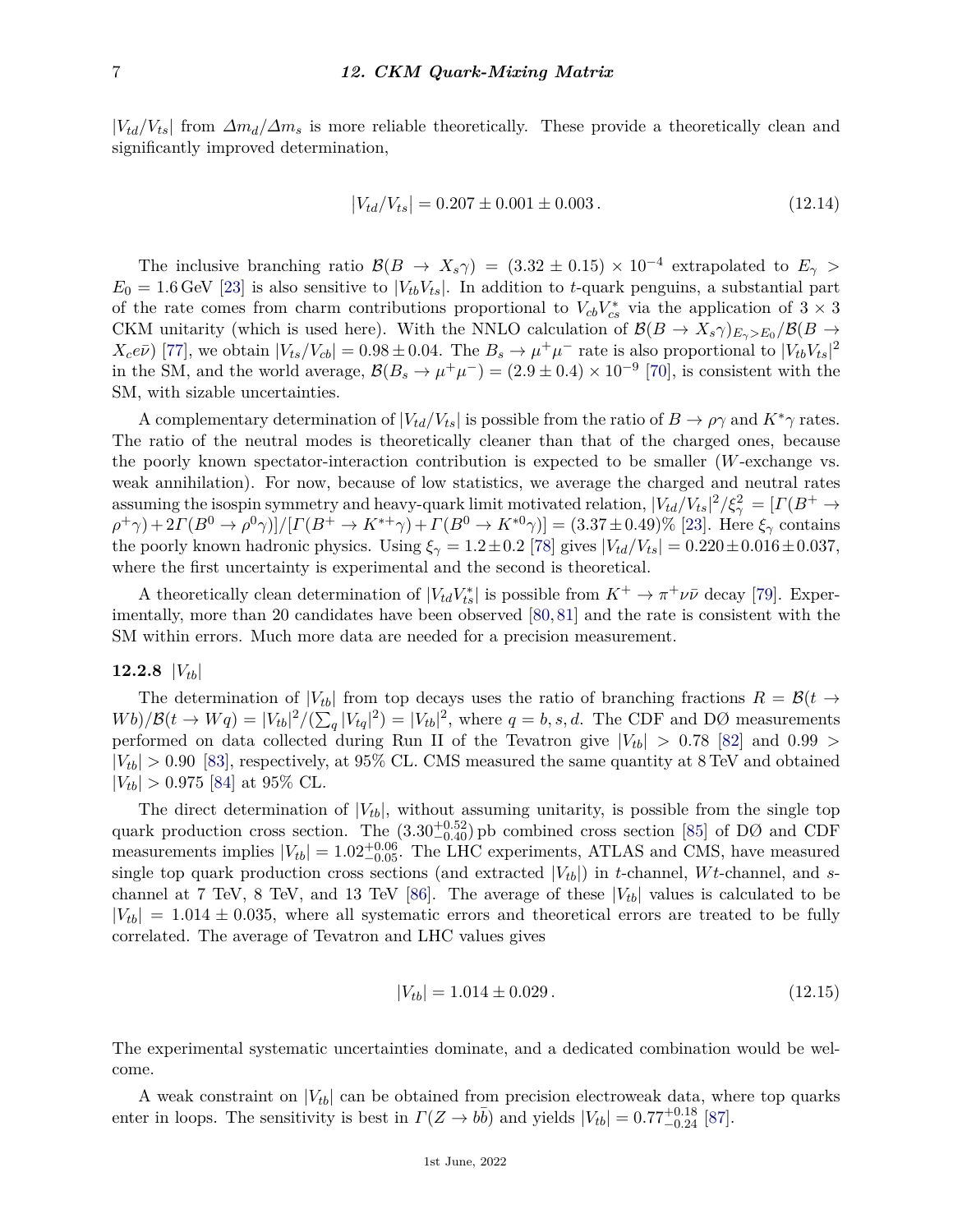### **12.3 Phases of CKM elements**

As can be seen from Fig. 12.1, the angles of the unitarity triangle are

$$
\beta = \phi_1 = \arg\left(-\frac{V_{cd}V_{cb}^*}{V_{td}V_{tb}^*}\right),
$$
  
\n
$$
\alpha = \phi_2 = \arg\left(-\frac{V_{td}V_{tb}^*}{V_{ud}V_{ub}^*}\right),
$$
  
\n
$$
\gamma = \phi_3 = \arg\left(-\frac{V_{ud}V_{ub}^*}{V_{cd}V_{cb}^*}\right).
$$
\n(12.16)

Since *CP* violation involves phases of CKM elements, many measurements of *CP*-violating observables can be used to constrain these angles and the  $\bar{\rho}, \bar{\eta}$  parameters.

# $12.3.1 \epsilon$  and  $\epsilon'$

The measurement of *CP* violation in  $K^0$ – $\overline{K}^0$  mixing,  $|\epsilon| = (2.228 \pm 0.011) \times 10^{-3}$  [\[88\]](#page-17-9), provides important information about the CKM matrix. The phase of  $\epsilon$  is determined by long-distance physics,  $\epsilon = \frac{1}{2}$  $\frac{1}{2}e^{i\phi_{\epsilon}}\sin\phi_{\epsilon} \arg(-M_{12}/\Gamma_{12}),$  where  $\phi_{\epsilon} = \arctan\left|2\Delta m_K/\Delta\Gamma_K\right| \simeq 43.5^{\circ}$ . The SM prediction can be written as

$$
\epsilon = \kappa_{\epsilon} e^{i\phi_{\epsilon}} \frac{G_F^2 m_W^2 m_K}{12\sqrt{2} \pi^2 \Delta m_K} f_K^2 \hat{B}_K \left\{ \eta_{tt} S(x_t) \operatorname{Im}[(V_{ts} V_{td}^*)^2] + 2\eta_{ct} S(x_c, x_t) \operatorname{Im}(V_{cs} V_{cd}^* V_{td}) + \eta_{cc} x_c \operatorname{Im}[(V_{cs} V_{cd}^*)^2] \right\},
$$
\n(12.17)

where  $\kappa_{\epsilon} \simeq 0.94 \pm 0.02$  [\[89\]](#page-17-10) includes the effects of strangeness changing  $\Delta s = 1$  operators and additional dependence on  $\phi_{\epsilon} \neq \pi/4$  (see also Ref. [\[90\]](#page-17-11)). The displayed terms are the short-distance  $\Delta s = 2$  contribution to Im $M_{12}$  in the usual phase convention, *S* is an Inami-Lim function [\[91\]](#page-17-12),  $x_q = m_q^2/m_W^2$ , and  $\eta_{ij}$  are perturbative QCD corrections. The constraint from  $\epsilon$  in the  $\bar{\rho}, \bar{\eta}$  plane is bounded by approximate hyperbolas. Lattice QCD determined the bag parameter  $\widehat{B}_K = 0.717 \pm$ 0.024 [\[13\]](#page-14-11) and the main uncertainties are from  $(V_{ts}V_{td}^*)^2$  (approximately given by that of  $|V_{cb}|^4$  or *A*<sup>4</sup>), the  $\eta_{ij}$  coefficients, and estimates of  $\kappa_{\epsilon}$ .

The measurement of  $6 \text{ Re}(\epsilon'/\epsilon) = 1 - |\eta_{00}/\eta_{+-}|^2$ , where each  $\eta_{ij} = \langle \pi^i \pi^j | \mathcal{H} | K_L \rangle / \langle \pi^i \pi^j | \mathcal{H} | K_S \rangle$ violates *CP*, provides a qualitative test of the CKM mechanism, and strong constraints on many BSM scenarios. Its nonzero value,  $\text{Re}(\epsilon'/\epsilon) = (1.67 \pm 0.23) \times 10^{-3}$  [\[88\]](#page-17-9), demonstrated the existence of direct *CP* violation, a prediction of the KM ansatz. While  $\text{Re}(\epsilon'/\epsilon) \propto \text{Im}(V_{td}V_{ts}^*)$ , this quantity cannot easily be used to extract CKM parameters, because cancellations between the electromagnetic and gluonic penguin contributions for large *m<sup>t</sup>* [\[92\]](#page-17-13) enhance the hadronic uncertainties. Most SM estimates [\[93\]](#page-17-14) agree with the observed value, indicating that  $\bar{\eta}$  is positive. Progress in lattice QCD [\[94\]](#page-17-15) may yield a precise SM prediction in the future, and trigger new work on assessing the consistency of the SM with the measured value [\[95,](#page-17-16) [96\]](#page-17-17).

## **12.3.2** *β / φ*<sup>1</sup>

#### 12.3.2.1 *Charmonium modes*

*CP*-violation measurements in *B*-meson decays provide direct information on the angles of the unitarity triangle, shown in Fig. 12.1. These overconstraining measurements serve to improve the determination of the CKM elements, and to reveal possible effects beyond the SM.

The time-dependent  $CP$  asymmetry of neutral  $B$  decays to a final state  $f$  common to  $B^0$  and  $\overline{B}^0$  is given by [\[97](#page-17-18)[–99\]](#page-17-19)

$$
\mathcal{A}_f = \frac{\Gamma(\overline{B}^0(t) \to f) - \Gamma(B^0(t) \to f)}{\Gamma(\overline{B}^0(t) \to f) + \Gamma(B^0(t) \to f)} = S_f \sin(\Delta m_d t) - C_f \cos(\Delta m_d t), \qquad (12.18)
$$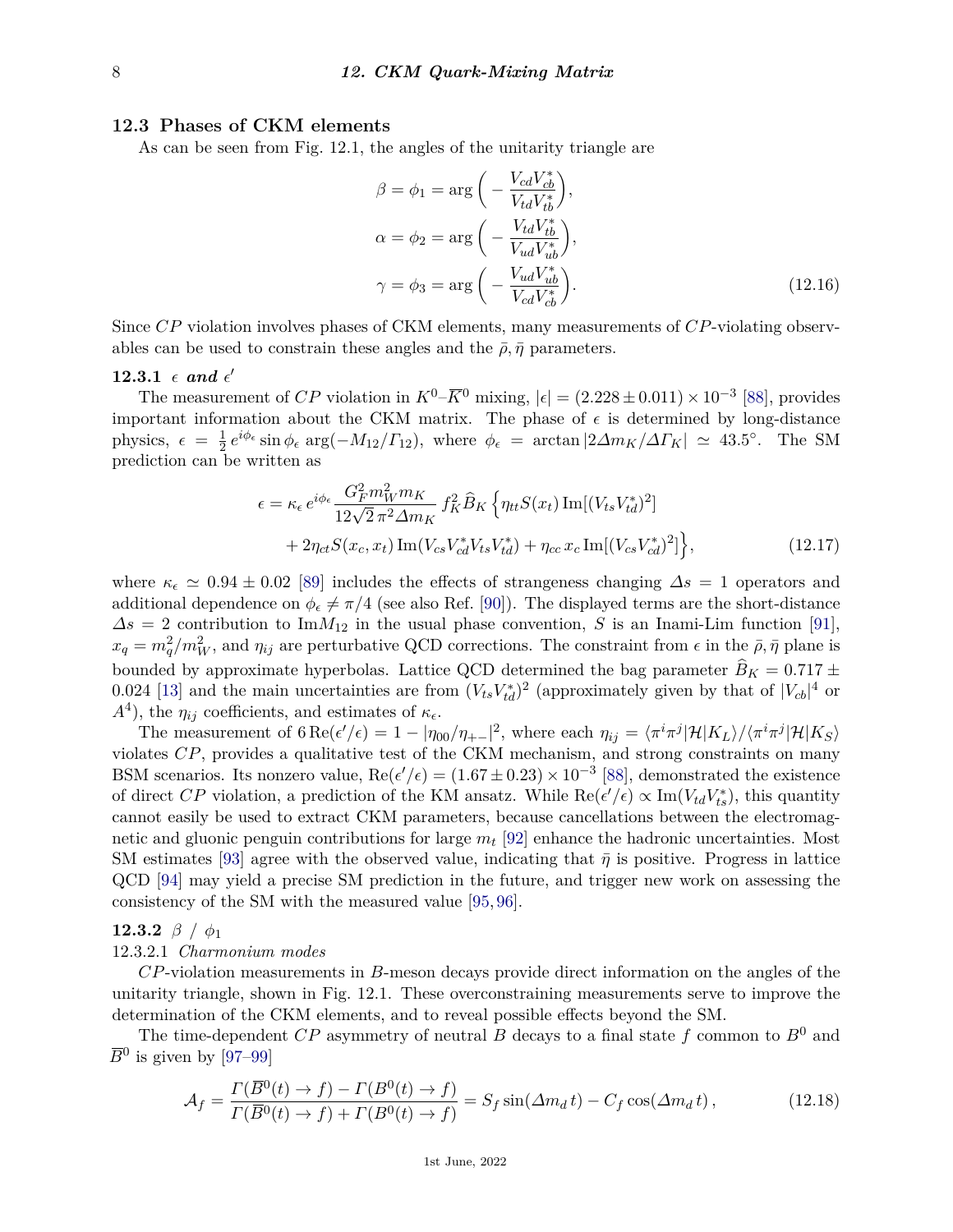where

$$
S_f = \frac{2 \,\text{Im}\lambda_f}{1 + |\lambda_f|^2} \,, \qquad C_f = \frac{1 - |\lambda_f|^2}{1 + |\lambda_f|^2} \,, \qquad \lambda_f = \frac{q}{p} \frac{\bar{A}_f}{A_f} \,. \tag{12.19}
$$

Here,  $q/p$  describes  $B^0-\overline{B}^0$  mixing and, to a good approximation in the SM,  $q/p = V_{tb}^*V_{td}/V_{tb}V_{td}^*$  $e^{-2i\beta+\mathcal{O}(\lambda^4)}$  in the usual phase convention.  $A_f(\bar{A}_f)$  is the amplitude of the  $B^0 \to f(\bar{B}^0 \to f)$ decay. If *f* is a *CP* eigenstate, and amplitudes with one CKM phase dominate the decay, then  $|A_f| = |\bar{A}_f|$ ,  $C_f = 0$ , and  $S_f = \sin(\arg \lambda_f) = \eta_f \sin 2\phi$ , where  $\eta_f$  is the *CP* eigenvalue of *f* and  $2\phi$  is the phase difference between the  $B^0 \to f$  and  $B^0 \to \overline{B}^0 \to f$  decay paths. A contribution of another amplitude to the decay with a different CKM phase makes the value of  $S_f$  sensitive to relative strong-interaction phases between the decay amplitudes (it also makes  $C_f \neq 0$  possible).

The  $b \to c\bar{c}s$  decays to  $CP$  eigenstates  $(B^0 \to \text{charmonium } K_{S,L}^0)$  give currently the most precise measurements of  $S_f = -\eta_f \sin 2\beta$ . The *b*  $\rightarrow s$  penguin amplitudes have dominantly the same weak phase as the  $b \to c\bar{c}s$  tree amplitude. Since only  $\lambda^2$ -suppressed penguin amplitudes introduce a different *CP*-violating phase, amplitudes with a single weak phase dominate, and we  $\exp\left(\frac{1}{4}\psi_K/A_{\psi K}\right)-1\right]<0.01$ . The  $e^+e^-$  asymmetric-energy *B*-factory experiments, *BABAR* [\[100\]](#page-17-20) and Belle [\[101\]](#page-17-21), and LHCb [\[102\]](#page-17-22) provided precise measurements. The world average, including some other measurements, is [\[23\]](#page-15-2)

$$
\sin 2\beta = 0.699 \pm 0.017. \tag{12.20}
$$

This measurement has a four-fold ambiguity in *β*, which can be resolved by a global fit as mentioned in Sec. 12.4. Experimentally, the two-fold ambiguity  $\beta \to \pi/2-\beta$  (but not  $\beta \to \pi+\beta$ ) can be resolved by a time-dependent angular analysis of  $B^0 \to J/\psi K^{*0}$  [\[103,](#page-18-0)[104\]](#page-18-1), or a time-dependent Dalitz plot analysis of  $B^0 \to \overline{D}^0 h^0$ . The time-dependent Dalitz plot analysis of  $B^0 \to \overline{D}^0 h^0$  $(h^0 = \pi^0, \eta, \omega)$  with  $\overline{D}^0 \to K_S^0 \pi^+ \pi^-$ , jointly performed by Belle and *BABAR*, excludes the  $\pi/2 - \beta$ solution with 7.3*σ* confidence level [\[105\]](#page-18-2). These results exclude the negative cos  $2\beta$  solutions, in agreement with the global CKM fit, which is no longer shown in Fig. 12.2.

The *b*  $\rightarrow$  *c* $\bar{c}d$  mediated transitions, such as  $B^0 \rightarrow J/\psi \pi^0$  and  $B^0 \rightarrow D^{(*)+}D^{(*)-}$ , also measure approximately sin 2 $\beta$ . However, the dominant component of the *b*  $\rightarrow$  *d* penguin amplitude has a different CKM phase  $(V_{tb}^*V_{td})$  than the tree amplitude  $(V_{cb}^*V_{cd})$ , and their magnitudes are of the same order in  $\lambda$ . Therefore, the effect of penguins could be large, resulting in  $S_f \neq -\eta_f \sin 2\beta$  and  $C_f \neq 0$ . Such decay modes have been measured by *BABAR*, Belle, and LHCb. The world averages [\[23\]](#page-15-2),  $S_{J/\psi\pi^0} = -0.86 \pm 0.14$ ,  $S_{J/\psi\rho^0} = -0.66^{+0.16}_{-0.12}$ ,  $S_{D^+D^-} = -0.84 \pm 0.12$ , and  $S_{D^{*+}D^{*-}} = -0.71 \pm 0.09$ (where  $\eta_f = +1$  for the  $J/\psi \pi^0$  and  $D^+D^-$  modes, while  $J/\psi \rho^0$  and  $D^{*+}D^{*-}$  are mixtures of *CP* even and odd states), are consistent with  $\sin 2\beta$  obtained from  $B^0 \to \alpha$  charmonium  $K^0$  decays, and the  $C_f$ 's are consistent with zero, although the uncertainties are sizable.

The  $b \to c\bar{u}d$  decays  $B^0 \to \overline{D}^{0(*)}h^0$ , with  $\overline{D}^0 \to CP$  eigenstates and  $\overline{D}^0 \to K_S^0\pi^+\pi^-$  with Dalitz plot analysis, have no penguin contributions, and provide theoretically clean sin 2*β* measurements. The average of joint analyses of *BABAR* and Belle data [\[105,](#page-18-2)[106\]](#page-18-3) give  $\sin 2\beta = 0.71 \pm 0.09$  [\[23,](#page-15-2)[107\]](#page-18-4).

### 12.3.2.2 *Penguin-dominated modes*

The  $b \to s\bar{q}q$  penguin-dominated decays have the same CKM phase as the  $b \to c\bar{c}s$  tree level decays, up to corrections suppressed by  $\lambda^2$ , since  $V_{tb}^* V_{ts} = -V_{cb}^* V_{cs} [1 + \mathcal{O}(\lambda^2)]$ . Therefore, decays such as  $B^0 \to \phi K^0$  and  $\eta' K^0$  provide sin 2 $\beta$  measurements in the SM. Any BSM contribution to the amplitude with a different weak phase would give rise to  $S_f \neq -\eta_f \sin 2\beta$ , and possibly  $C_f \neq 0$ . Therefore, the main interest in these modes is not simply to measure sin 2*β*, but to search for new physics. Measurements of many other decay modes in this category, such as  $B \to \pi^0 K_S^0$ ,  $K_S^0 K_S^0 K_S^0$ , *etc.*, have also been performed by *BABAR* and Belle. The results and their uncertainties are summarized in Fig. 13.3 and Table 13.1 of Ref. [\[98\]](#page-17-23). The comparison of *CP* violation measurements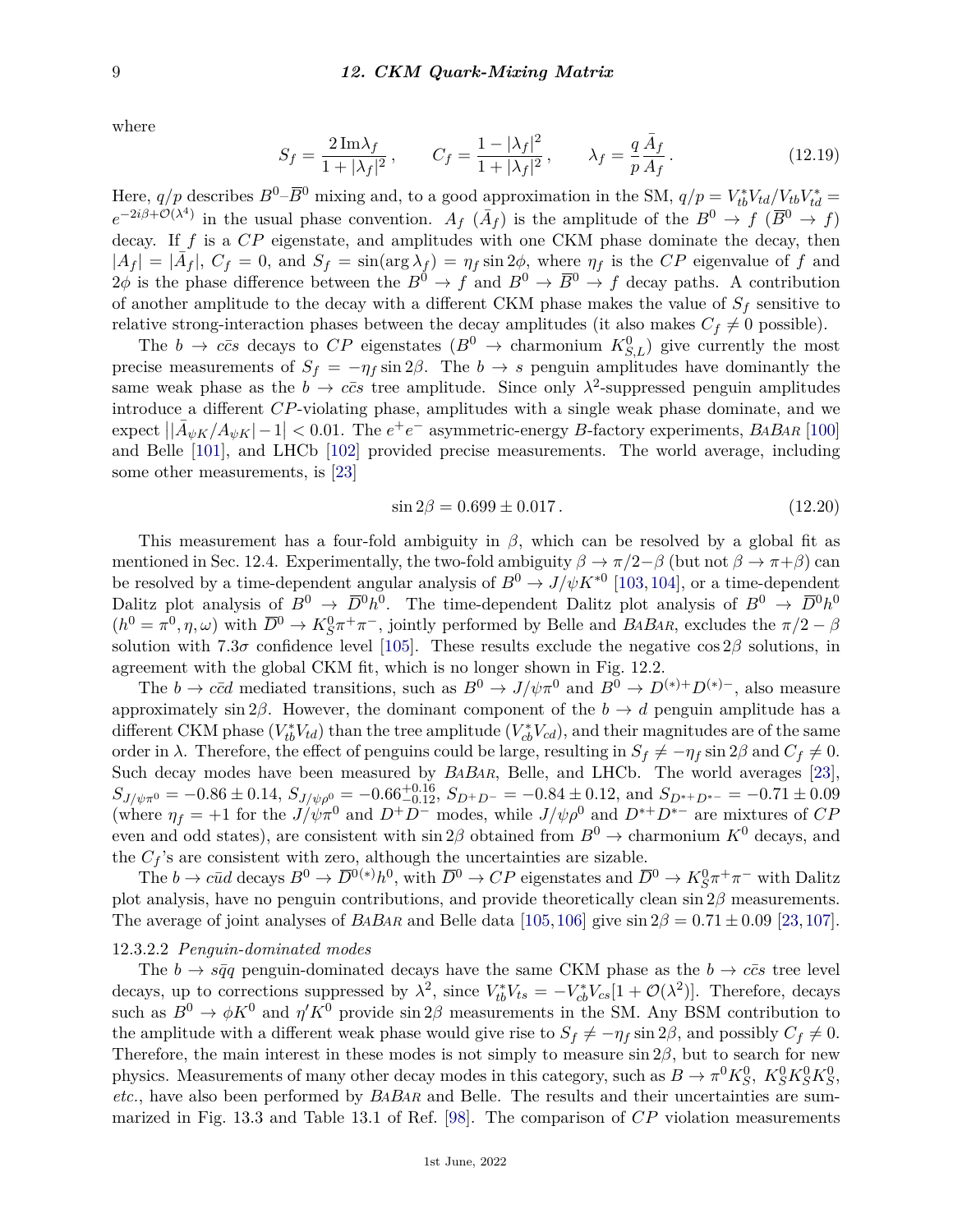between tree-dominated and penguin-dominated modes in  $B_s^0$  decays provides similar sensitivity to new physics.

**12.3.3** *α / φ*<sup>2</sup>

Since  $\alpha$  is the phase between  $V_{tb}^* V_{td}$  and  $V_{ub}^* V_{ud}$ , only time-dependent  $CP$  asymmetries in decay modes dominated by  $b \to u\bar{u}d$  transitions can directly measure  $\sin 2\alpha$ , in contrast to  $\sin 2\beta$ , where several different quark-level transitions can be used. Since  $b \to d$  penguin amplitudes have a different CKM phase than  $b \to u\bar{u}d$  tree amplitudes, and their magnitudes are of the same order in *λ*, the penguin contribution can be sizable, which makes the determination of *α* complicated. To date,  $\alpha$  has been measured in  $B \to \pi \pi$ ,  $\rho \pi$  and  $\rho \rho$  decay modes.

## $12.3.3.1 \, B \to \pi\pi$

It is well-established from the data that there is a sizable contribution of  $b \rightarrow d$  penguin amplitudes in  $B \to \pi\pi$  decays. Thus,  $S_{\pi^+\pi^-}$  in the time-dependent  $B^0 \to \pi^+\pi^-$  analysis does not measure  $\sin 2\alpha$ , but

$$
S_{\pi^+\pi^-} = \sqrt{1 - C_{\pi^+\pi^-}^2} \sin(2\alpha + 2\Delta\alpha), \qquad (12.21)
$$

where  $2\Delta\alpha$  is the phase difference between  $e^{2i\gamma}\bar{A}_{\pi^+\pi^-}$  and  $A_{\pi^+\pi^-}$ . The value of  $\Delta\alpha$ , and hence  $\alpha$ , can be extracted using the isospin relation among the amplitudes of  $B^0 \to \pi^+\pi^-$ ,  $B^0 \to \pi^0\pi^0$ , and  $B^+ \to \pi^+\pi^0$  decays [\[108\]](#page-18-5),

$$
\frac{1}{\sqrt{2}} A_{\pi^+\pi^-} + A_{\pi^0\pi^0} - A_{\pi^+\pi^0} = 0, \qquad (12.22)
$$

and a similar expression for the  $\bar{A}_{\pi\pi}$ 's. This method utilizes the fact that a pair of pions from  $B \to \pi\pi$  decay must be in a zero angular momentum state, and, because of Bose statistics, they must have even isospin. Consequently,  $\pi^{\pm} \pi^{0}$  is in a pure isospin-2 state, while the penguin amplitudes only contribute to the isospin-0 final state. The latter does not hold for the electroweak penguin amplitudes, but their effect is expected to be small. The isospin analysis uses the world averages of *BABAR*, Belle, and LHCb measurements,  $S_{\pi^+\pi^-} = -0.666 \pm 0.029$ ,  $C_{\pi^+\pi^-} = -0.311 \pm 0.030$ , the decay widths of all three modes, and the direct *CP* asymmetry  $C_{\pi^0\pi^0} = -0.33 \pm 0.22$  [\[23\]](#page-15-2). This analysis leads to 16 mirror solutions for  $0 \leq \alpha < 2\pi$ . Because of this, and due to the experimental uncertainties, some of these solutions are not well separated [\[99\]](#page-17-19).

# 12.3.3.2  $B \rightarrow \rho \rho$

The decay  $B^0 \to \rho^+ \rho^-$  contains two vector mesons in the final state, and so in general is a mixture of *CP*-even and *CP*-odd components. At the current level of precision, it simplifies the analysis that the longitudinal polarization fractions in  $B^+ \to \rho^+ \rho^0$  and  $B^0 \to \rho^+ \rho^-$  decays were measured to be close to unity [\[109\]](#page-18-6), which implies that the final states are almost purely *CP*even. Furthermore,  $\mathcal{B}(B^0 \to \rho^0 \rho^0) = (0.95 \pm 0.16) \times 10^{-6}$  is much smaller than  $\mathcal{B}(B^0 \to \rho^+ \rho^-) =$  $(27.7 \pm 1.9) \times 10^{-6}$  and  $\mathcal{B}(B^+ \to \rho^+ \rho^0) = (24.0^{+1.9}_{-2.0}) \times 10^{-6}$  [\[23\]](#page-15-2), which implies that the effect of the penguin contributions is small. The isospin analysis using the world averages,  $S_{\rho^+\rho^-} = -0.14 \pm 0.13$ and  $C_{\rho^+\rho^-} = 0.00 \pm 0.09$  [\[23\]](#page-15-2), together with the time-dependent  $CP$  asymmetry,  $S_{\rho^0\rho^0} = -0.3 \pm 0.7$ and  $C_{\rho^0\rho^0} = -0.2 \pm 0.9$  [\[110\]](#page-18-7), and the above mentioned branching fractions and longitudinal polarization fractions, gives two solutions (with mirror solutions at  $3\pi/2 - \alpha$ ) [\[99\]](#page-17-19). A possible small violation of Eq. (12.22) due to the finite width of the  $\rho$  [\[111\]](#page-18-8) is so far neglected.

## 12.3.3.3  $B \to \rho \pi$

The final state in  $B^0 \to \rho^+\pi^-$  decay is not a *CP* eigenstate, but this decay proceeds via the same quark-level diagrams as  $B^0 \to \pi^+\pi^-$ , and both  $B^0$  and  $\overline{B}^0$  can decay to  $\rho^+\pi^-$ , while the final state in  $B^0 \to \rho^0 \pi^0$  is a *CP* eigenstate. Consequently, mixing-induced *CP* violation can occur in *B*<sup>0</sup> and  $\overline{B}$ <sup>0</sup> decays to  $\rho^{\pm} \pi^{\mp}$  and  $\rho^0 \pi^0$ . The time-dependent Dalitz plot analysis of  $B^0 \to \pi^+ \pi^- \pi^0$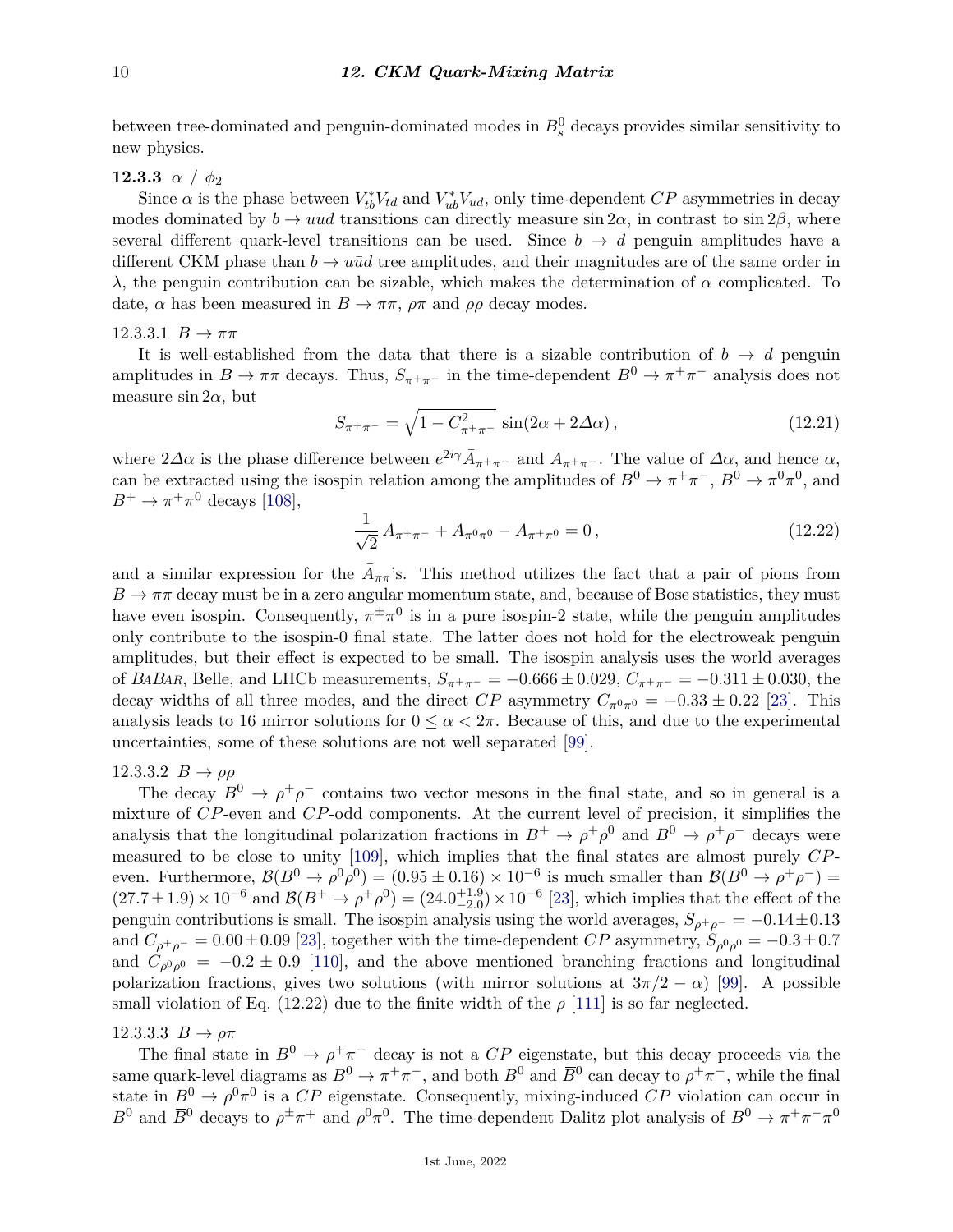decays permits the extraction of  $\alpha$  with a single discrete ambiguity,  $\alpha \to \alpha + \pi$ , since one knows the variation of the strong phases in the interference regions of the  $\rho^+\pi^-$ ,  $\rho^-\pi^+$ , and  $\rho^0\pi^0$  amplitudes in the Dalitz plot [\[112\]](#page-18-9). The combination of Belle [\[113\]](#page-18-10) and *BABAR* [\[114\]](#page-18-11) measurements gives only moderate constraints [\[99\]](#page-17-19).

Combining the  $B \to \pi \pi$ ,  $\rho \pi$ , and  $\rho \rho$  decay modes [\[23,](#page-15-2) [99\]](#page-17-19),  $\alpha$  is constrained as

$$
\alpha = (85.2^{+4.8}_{-4.3})^{\circ} \,. \tag{12.23}
$$

Similar results can be found in Refs. [\[115,](#page-18-12) [116\]](#page-18-13).

**12.3.4**  $\gamma$  /  $\phi_3$ 

By virtue of Eq. (12.16),  $\gamma$  does not depend on CKM elements involving the top quark, so it can be measured in tree-level *B* decays. This is an important distinction from the measurements of *α* and *β*, and implies that measurements of *γ* are unlikely to be affected by physics beyond the SM.

12.3.4.1 
$$
B_{(s)} \to D_{(s)} K^{(*)}
$$

The interference of  $B^- \to D^0 K^-$  (*b* → *cus*) and  $B^- \to \overline{D}^0 K^-$  (*b* → *ucs*) transitions can be studied in final states accessible in both  $D^0$  and  $\overline{D}^0$  decays [\[97\]](#page-17-18). In principle, it is possible to extract the *B* and *D* decay amplitudes, the relative strong phases, and the weak phase  $\gamma$  from the data [\[99\]](#page-17-19).

A practical complication is that the precision depends sensitively on the ratio of the interfering amplitudes

$$
r_B = |A(B^- \to \overline{D}^0 K^-)/A(B^- \to D^0 K^-)|, \qquad (12.24)
$$

which is around 0.1. The original GLW method [\[117,](#page-18-14) [118\]](#page-18-15) considers *D* decays to *CP* eigenstates, such as  $B^{\pm} \to D_{CP}^{(*)}(\to \pi^+\pi^-)K^{(*)\pm}$ . To alleviate the smallness of  $r_B$  and make the interfering amplitudes (which are products of the *B* and *D* decay amplitudes) comparable in magnitude, the ADS method [\[119\]](#page-18-16) considers final states where Cabibbo-allowed  $\overline{D}^0$  and doubly-Cabibbo-suppressed *D*<sup>0</sup> decays interfere. Measurements have been made by the *B* factories, CDF, and LHCb, using both methods [\[23\]](#page-15-2). The GLW method currently gives only a loose constraint on  $\gamma$ , 13.7° <  $\gamma$  < 80.0°,  $100.0^{\circ} < \gamma < 166.3^{\circ}$  at  $68\%$  CL with 4 solutions at  $26^{\circ}, 72^{\circ}, 107^{\circ}$ , and  $154^{\circ}$ ; while the ADS method provides  $\gamma = (70^{+15}_{-33})^{\circ}$  [\[99,](#page-17-19) [107\]](#page-18-4).

The BPGGSZ method [\[120,](#page-18-17)[121\]](#page-18-18) utilizes the fact that both  $D^0$  and  $\overline{D}{}^0$  can have large branching fractions to *CP* self-conjugate three-body final states, such as  $K_S^0 \pi^+ \pi^-$ , and the analysis can be optimized by studying the Dalitz plot dependence of the interferences. The best present determination of *γ* comes from this method. Combining the Belle [\[122\]](#page-18-19), *BABAR* [\[123\]](#page-18-20), and now dominant LHCb [\[124\]](#page-18-21) measurements,  $\gamma = (69.3 \pm 4.5)^\circ$  is obtained [\[99,](#page-17-19) [107\]](#page-18-4). The uncertainty is sensitive to the central value of the amplitude ratio  $r_B$  (and  $r_B^*$  for the  $D^*K$  mode), for which Belle found somewhat larger central values than *BABAR* and LHCb. The same values of  $r_B^{(*)}$  $B$ <sup>(\*)</sup> enter the ADS analyses, and the data can be combined to fit for  $r_B^{(*)}$ <sup>(\*)</sup> and *γ*. The effect of  $D^0$ – $\overline{D}^0$  mixing on *γ* is either below the present experimental accuracy or can be taken into account in the analysis [\[125,](#page-18-22)[126\]](#page-18-23) (even if  $D^0$ – $\overline{D}^0$  mixing is due to *CP*-violating new physics [\[127\]](#page-18-24)).

The amplitude ratio is much larger in the analogous  $B_s^0 \to D_s^{\pm} K^{\mp}$  decays, which allows a modelindependent extraction of  $\gamma - 2\beta_s$  [\[128\]](#page-18-25) (here  $\beta_s = \arg(-V_{ts}V_{tb}^*/V_{cs}V_{cb}^*)$  is related to the phase of *B*<sub>s</sub> mixing). Measurements by LHCb with  $B_s^0 \to D_s^{\pm} K^{\mp}$  [\[129\]](#page-18-26) and  $B_s^0 \to D_s^{\pm} K^{\mp} \pi^+ \pi^-$  [\[130\]](#page-18-27) give  $\gamma = (79^{+19}_{-21})^{\circ}$  using a constraint on  $2\beta_s$  (see Sec. 12.5).

Combining all the above measurements [\[99,](#page-17-19) [107\]](#page-18-4),  $\gamma$  is constrained as

$$
\gamma = \left(65.9^{+3.3}_{-3.5}\right)^{\circ}.\tag{12.25}
$$

Similar results can be found in Refs. [\[115,](#page-18-12) [116\]](#page-18-13).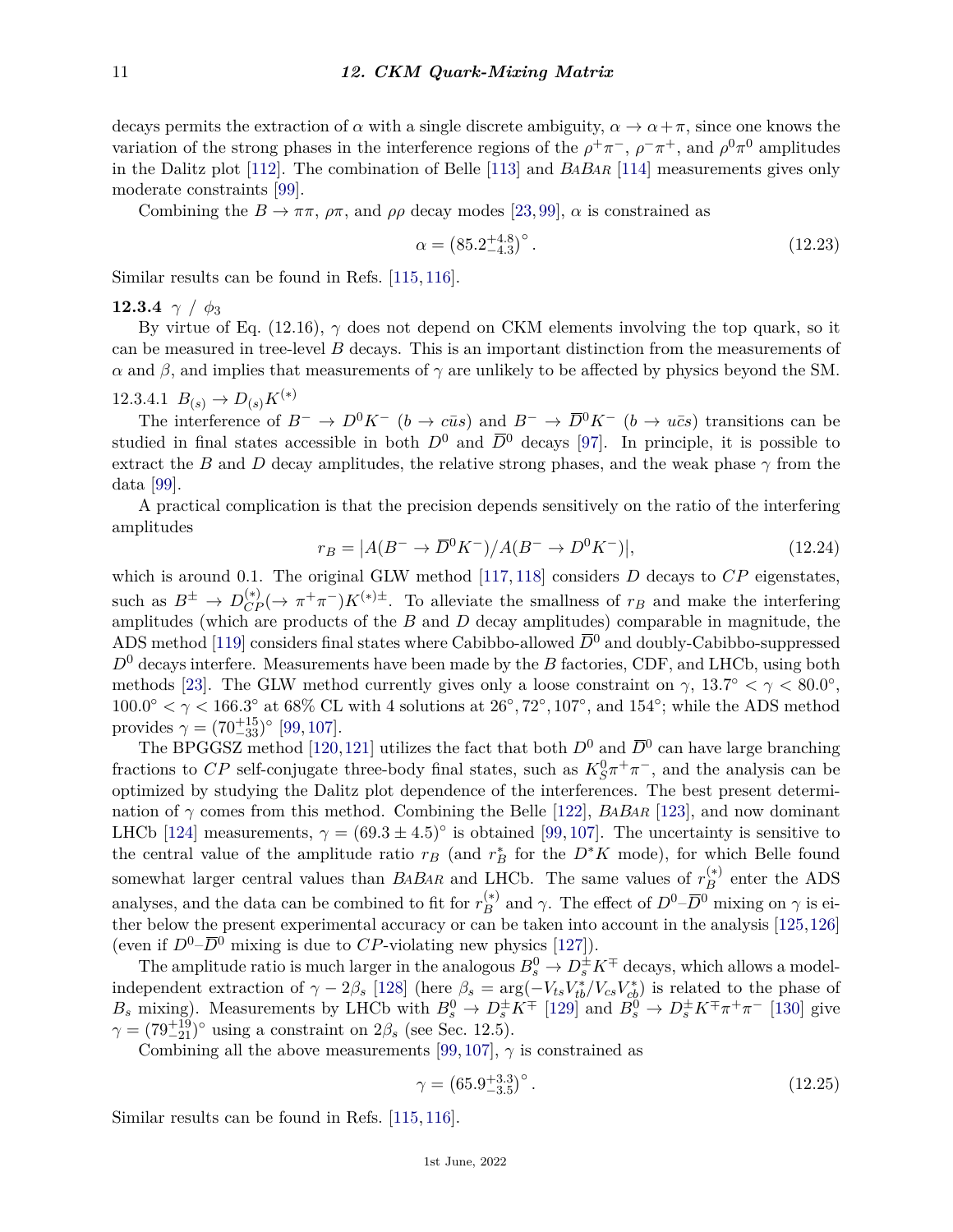12.3.4.2  $B^0 \to D^{(*) \pm} \pi^{\mp}$ 

The interference of  $b \to u$  and  $b \to c$  transitions can be studied in  $\overline{B}^0 \to D^{(*)+}\pi^-$  ( $b \to c\bar{u}d$ ) and  $\overline{B}^0 \to B^0 \to D^{(*)+}\pi^-$  ( $\overline{b} \to \overline{u}c\overline{d}$ ) decays and their *CP* conjugates, since both  $B^0$  and  $\overline{B}^0$  decay to  $D^{(*)\pm} \pi^{\mp}$  (or  $D^{\pm} \rho^{\mp}$ , *etc.*). Since there are only tree and no penguin contributions to these decays, in principle, it is possible to extract from the four time-dependent rates the magnitudes of the two hadronic amplitudes, their relative strong phase, and the weak phase between the two decay paths, which is  $2\beta + \gamma$ .

A complication is that the ratio of the interfering amplitudes is very small,  $r_{D\pi} = A(B^0 \rightarrow$  $D^+\pi^-)/A(\overline{B}^0 \to D^+\pi^-) = \mathcal{O}(0.01)$  (and similarly for  $r_{D^*\pi}$  and  $r_{D\rho}$ ), and therefore it has not been possible to measure it. To obtain  $2\beta + \gamma$ ,  $SU(3)$  flavor symmetry and dynamical assumptions have been used to relate  $A(\overline{B}^0 \to D^- \pi^+)$  to  $A(\overline{B}^0 \to D_s^- \pi^+)$ , so this measurement is not model independent at present. Combining the  $D^{\pm}\pi^{\mp}$ ,  $D^{*\pm}\pi^{\mp}$  and  $D^{\pm}\rho^{\mp}$  measurements [\[131\]](#page-19-0) gives  $\sin(2\beta + \gamma) > 0.68$  at 68% CL [\[115\]](#page-18-12), consistent with the previously discussed results for  $\beta$  and  $\gamma$ .

## **12.4 Global fit in the Standard Model**

Using the independently measured CKM elements mentioned in the previous sections, the unitarity of the CKM matrix can be checked. We obtain  $|V_{ud}|^2 + |V_{us}|^2 + |V_{ub}|^2 = 0.9985 \pm 0.0007$  (1st row),  $|V_{cd}|^2 + |V_{cs}|^2 + |V_{cb}|^2 = 1.001 \pm 0.012$  (2nd row),  $|V_{ud}|^2 + |V_{cd}|^2 + |V_{td}|^2 = 0.9972 \pm 0.0020$  (1st column), and  $|V_{us}|^2 + |V_{cs}|^2 + |V_{ts}|^2 = 1.004 \pm 0.012$  (2nd column), respectively. Due to the recent reduction of the value of  $|V_{ud}|$ , there is a 2.2 $\sigma$  tension with unitarity in the 1st row, leading also to poor consistency of the SM fit below. The uncertainties in the second row and column are dominated by that of  $|V_{cs}|$ . For the second row, another check is obtained from the measurement of  $\sum_{u,c,d,s,b} |V_{ij}|^2$ in Sec. 12.2.4, minus the sum in the first row above:  $|V_{cd}|^2 + |V_{cs}|^2 + |V_{cb}|^2 = 1.002 \pm 0.027$ . These provide strong tests of the unitarity of the CKM matrix. With the significantly improved direct determination of  $|V_{tb}|$ , the unitarity checks for the third row and column have also become fairly precise, leaving decreasing room for mixing with other states. The sum of the three angles of the unitarity triangle,  $\alpha + \beta + \gamma = (173 \pm 6)^{\circ}$ , is also consistent with the SM expectation.

The CKM matrix elements can be most precisely determined using a global fit to all available measurements and imposing the SM constraints (*i.e.*, three generation unitarity). The fit must also use theory predictions for hadronic matrix elements, which sometimes have significant uncertainties. There are several approaches to combining the experimental data. CKMfitter [\[6,](#page-14-4)[115\]](#page-18-12) and Ref. [\[132\]](#page-19-1) (which develops [\[133,](#page-19-2) [134\]](#page-19-3) further) use frequentist statistics, while UTfit [\[116,](#page-18-13) [135\]](#page-19-4) uses a Bayesian approach. These approaches provide similar results.

The constraints implied by the unitarity of the three generation CKM matrix significantly reduce the allowed range of some of the CKM elements. The fit for the Wolfenstein parameters defined in Eq. (12.4) gives

$$
\lambda = 0.22500 \pm 0.00067, \qquad A = 0.826_{-0.015}^{+0.018}, \n\bar{\rho} = 0.159 \pm 0.010, \qquad \bar{\eta} = 0.348 \pm 0.010.
$$
\n(12.26)

These values are obtained using the method of Refs. [\[6,](#page-14-4) [115\]](#page-18-12). The prescription of Refs. [\[116,](#page-18-13) [135\]](#page-19-4) gives  $\lambda = 0.22499 \pm 0.00067$ ,  $A = 0.833 \pm 0.011$ ,  $\bar{\rho} = 0.159 \pm 0.010$ , and  $\bar{\eta} = 0.348 \pm 0.009$  [\[136\]](#page-19-5); these results are now very close to one another. The fit results for the magnitudes of all nine CKM elements are

$$
|V_{\text{CKM}}| = \begin{pmatrix} 0.97435 \pm 0.00016 & 0.22500 \pm 0.00067 & 0.00369 \pm 0.00011 \\ 0.22486 \pm 0.00067 & 0.97349 \pm 0.00016 & 0.04182_{-0.00074}^{+0.00085} \\ 0.00857_{-0.00018}^{+0.00020} & 0.04110_{-0.00072}^{+0.00083} & 0.999118_{-0.000036}^{+0.000031} \end{pmatrix},
$$
(12.27)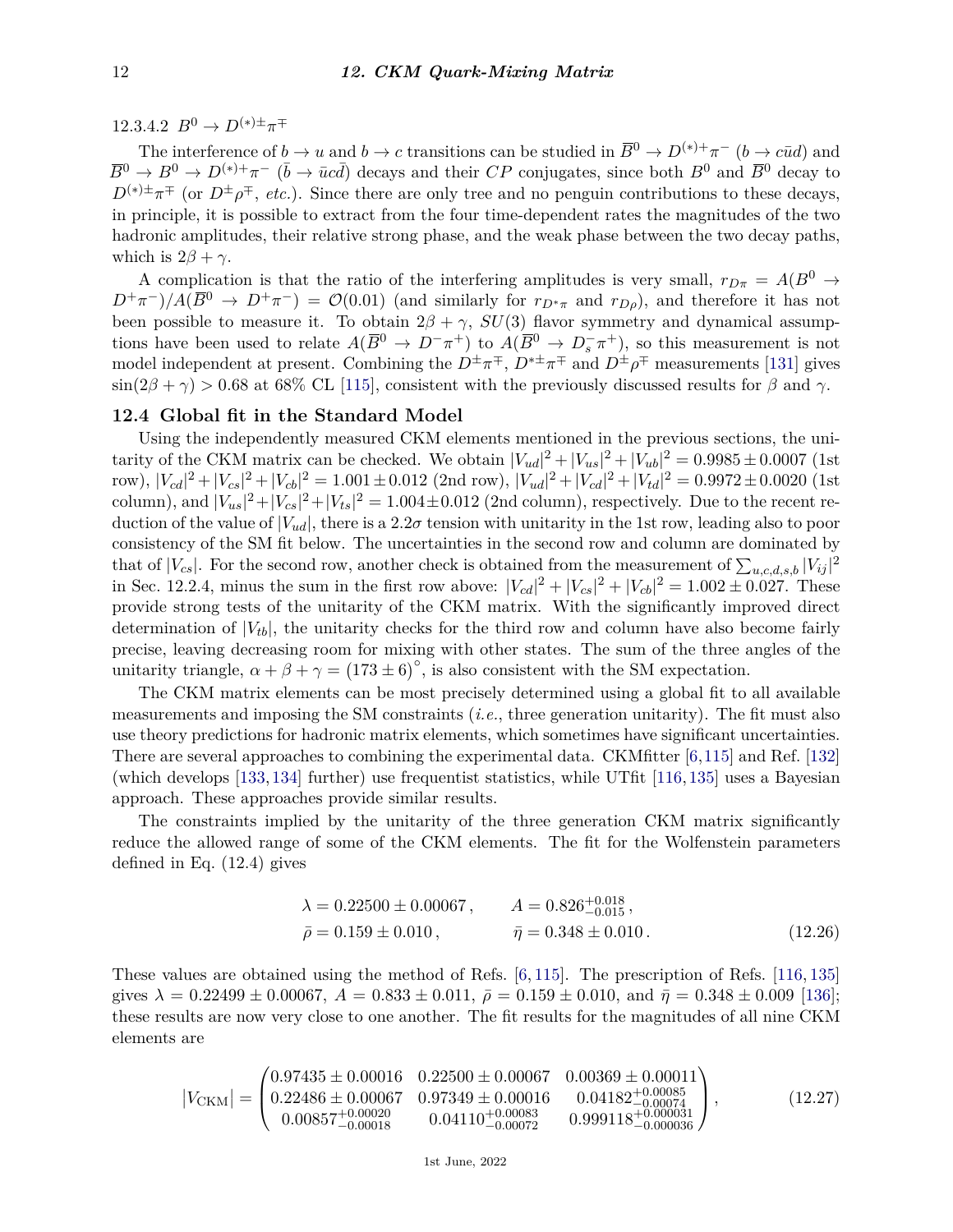

**Figure 12.2:** Constraints on the  $\bar{\rho}$ ,  $\bar{\eta}$  plane. The shaded areas have 95% CL.

and the Jarlskog invariant is  $J = (3.08^{+0.15}_{-0.13}) \times 10^{-5}$ . The parameters in Eq. (12.3) are

$$
\sin \theta_{12} = 0.22500 \pm 0.00067, \qquad \sin \theta_{13} = 0.00369 \pm 0.00011, \n\sin \theta_{23} = 0.04182^{+0.00085}_{-0.00074}, \qquad \delta = 1.144 \pm 0.027.
$$
\n(12.28)

Fig. 12.2 illustrates the constraints on the  $\bar{\rho}$ ,  $\bar{\eta}$  plane from various measurements, and the global fit result. The shaded 95% CL regions all overlap consistently around the global fit region. This reverts a change in the 2020 edition, when the shown CL of each region was increased to 99%, because of poor consistency (primarily due to changes in  $|V_{ud}|$ ), which is no longer the case.

If one uses only tree-level inputs (magnitudes of CKM elements not coupling to the top quark and the angle  $\gamma$ ), the resulting fit is almost identical for  $\lambda$  in Eq. (12.26), while the other parameters' central values can change by about a sigma and their uncertainties double, yielding  $\lambda = 0.22507 \pm 0.00068$ ,  $A = 0.805 \pm 0.028$ ,  $\bar{\rho} = 0.166^{+0.026}_{-0.024}$ , and  $\bar{\eta} = 0.370^{+0.029}_{-0.028}$ . This illustrates how the constraints can be less tight in the presence of BSM physics.

### **12.5 Implications beyond the SM**

The effects in *B*, *Bs*, *K*, and *D* decays and mixings due to high-scale physics (*W*, *Z*, *t*, *H* in the SM, and unknown heavier particles) can be parameterized by operators composed of SM fields,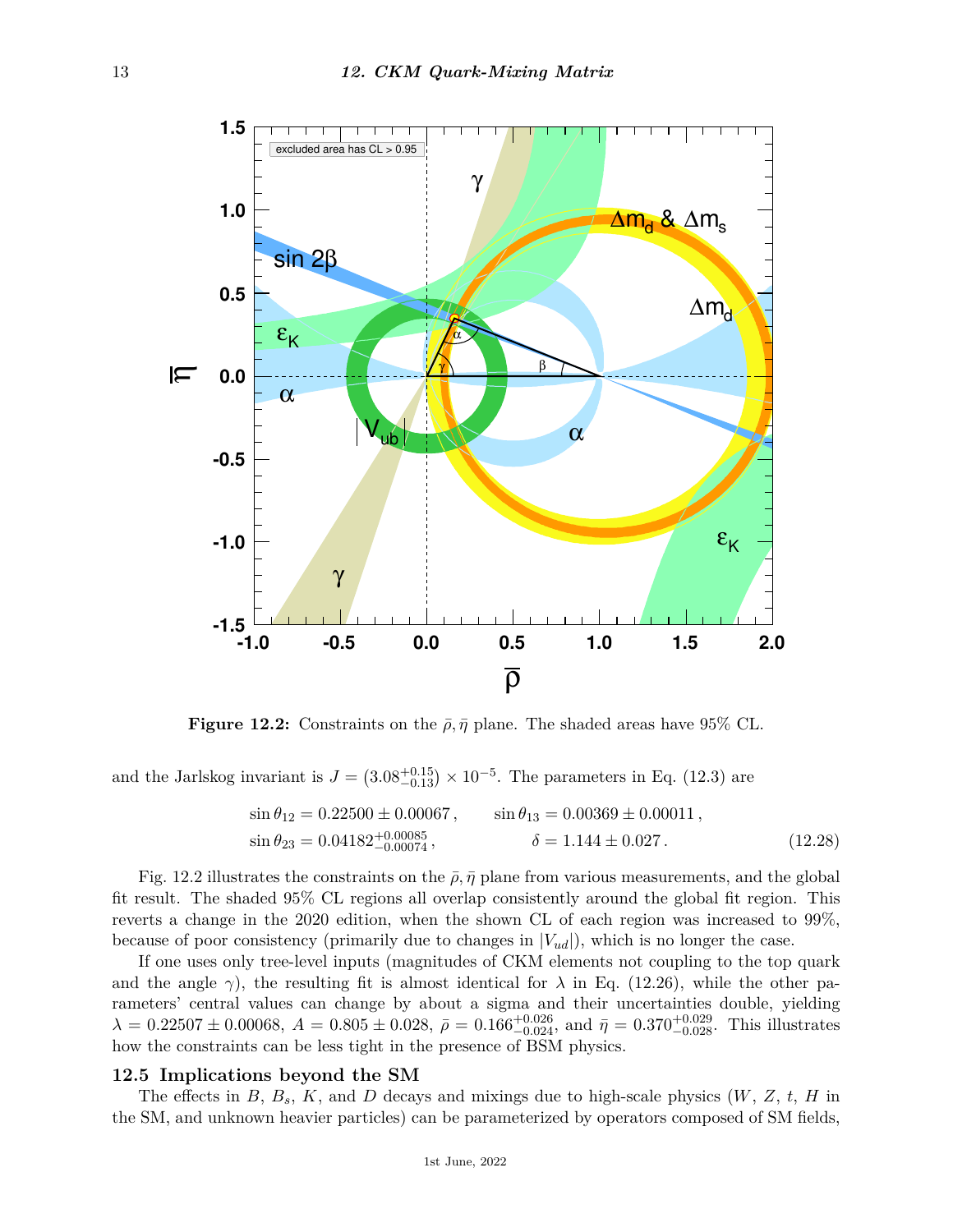obeying the  $SU(3) \times SU(2) \times U(1)$  gauge symmetry. Flavor-changing neutral currents, suppressed in the SM, are especially sensitive to beyond SM contributions. Processes studied in great detail, both experimentally and theoretically, include neutral meson mixings,  $B_{(s)} \to X\gamma$ ,  $X\ell^+\ell^-$ ,  $\ell^+\ell^-$ ,  $K \to \pi \nu \bar{\nu}$ , etc. The BSM contributions to these operators are suppressed by powers of the scale at which they are generated. Already at lowest order, there are many dimension-6 operators, and the observable effects of BSM interactions are encoded in their coefficients. In the SM, these coefficients are determined by just the four CKM parameters, and the *W*, *Z*, and quark masses. For example,  $\Delta m_d$ ,  $\Gamma(B \to \rho \gamma)$ ,  $\Gamma(B \to \pi \ell^+ \ell^-)$ , and  $\Gamma(B \to \ell^+ \ell^-)$  are all proportional to  $|V_{td} V_{tb}|^2$  in the SM, however, they may receive unrelated BSM contributions. These BSM contributions may or may not obey the SM relations. (For example, the flavor sector of the MSSM contains 69 *CP*conserving parameters and 41 *CP*-violating phases, *i.e.*, 40 new ones [\[137\]](#page-19-6)). Thus, similar to the measurements of sin 2*β* in tree- and loop-dominated decay modes, overconstraining measurements of the magnitudes and phases of flavor-changing neutral-current amplitudes gives good sensitivity to BSM.

To illustrate the level of suppression required for BSM contributions, consider a class of models in which the unitarity of the CKM matrix is maintained, and the dominant BSM effects modify the neutral meson mixing amplitudes [\[138\]](#page-19-7) by  $(z_{ij}/A^2)(\overline{q}_i \gamma^\mu P_L q_j)^2$ , where  $z_{ij}$  is an unknown coefficient and *Λ* is the scale suppressing this BSM contribution (see, [\[139,](#page-19-8) [140\]](#page-19-9)). It is only known since the first measurements of  $\gamma$  and  $\alpha$  that the SM gives the leading contribution to  $B^0 - \overline{B}{}^0$  mixing [\[6,](#page-14-4)[141\]](#page-19-10). Nevertheless, new physics with a generic weak phase may still contribute to neutral meson mixings at a significant fraction of the SM [\[135,](#page-19-4) [142,](#page-19-11) [143\]](#page-19-12). The existing data imply that  $\Lambda/|z_{ij}|^{1/2}$  has to exceed about  $10^4$  TeV for  $K^0$  –  $\overline{K}$ <sup>0</sup> mixing,  $10^3$  TeV for  $D^0$  –  $\overline{D}$ <sup>0</sup> mixing,  $500$  TeV for  $B^0$  –  $\overline{B}$ <sup>0</sup> mixing, and 100 TeV for  $B_s^0 - \overline{B}_s^0$  mixing [\[135,](#page-19-4)[140\]](#page-19-9). (Some other operators are even better constrained [\[135\]](#page-19-4).) The constraints are the strongest in the kaon sector, because the CKM suppression is the most severe. Thus, if there is new physics at the TeV scale,  $|z_{ij}| \ll 1$  is required. Even if  $|z_{ij}|$  are suppressed by a loop factor and  $|V_{ti}^* V_{tj}|^2$  (in the down quark sector), similar to the SM, one expects percent-level effects, which may be observable in forthcoming flavor physics experiments. To constrain such extensions of the SM, many measurements irrelevant for the SM-CKM fit, such as the *CP* asymmetry in semileptonic  $B_{d,s}^0$  decays,  $A_{\text{SL}}^{d,s}$ , are important [\[144\]](#page-19-13). The current world averages [\[23\]](#page-15-2) are consistent with the SM, with experimental uncertainties far greater than those of the theory predictions.

There are many key measurements sensitive to BSM physics, which do not constrain the unitarity triangle in Fig. 12.1. For example, a key quantity in the  $B_s$  system is  $\beta_s = \arg(-V_{ts}V_{tb}^*/V_{cs}V_{cb}^*)$ , which is the small,  $\lambda^2$ -suppressed, angle of a "squashed" unitarity triangle, obtained by taking the scalar product of the second and third columns of the CKM matrix. This angle can be measured via time-dependent *CP* violation in  $B_s^0 \to J/\psi \phi$ , similar to  $\beta$  in  $B^0 \to J/\psi K^0$ . Since the  $J/\psi \phi$ final state is not a *CP* eigenstate, an angular analysis of the decay products is needed to separate the *CP*-even and *CP*-odd components, which give opposite asymmetries. In the SM, the asymmetry for the *CP*-even part is 2*βs*, when one neglects subdominant amplitudes with a weak phase *V*<sub>ub</sub>. (Sometimes the notation  $\phi_s = -2\beta_s$  plus a possible BSM contribution to the  $B_s$  mixing phase is used.) Testing if the data agree with the SM prediction,  $2\beta_s = 0.0369^{+0.0011}_{-0.0010}$  [\[115\]](#page-18-12), is another sensitive probe of the SM. The current world average, dominated by LHC measurements [\[145\]](#page-19-14) including the  $B_s \to J/\psi K^+ K^-$  and  $J/\psi \pi^+ \pi^-$  decay modes, is  $2\beta_s = 0.050 \pm 0.019$  [\[74\]](#page-16-21). Since the uncertainty is much larger than that in the SM, a lot will be learned from more precise future measurements. Searches for *CP* violation in the charm sector, in particular in  $D^0$  –  $\overline{D}^0$  mixing, provide complementary sensitivity to BSM.

In the kaon sector, the CP-violating observables,  $\epsilon$  and  $\epsilon'$ , are tiny, so models in which all sources of *CP* violation are small were viable before the *B*-factory measurements. Since the measurement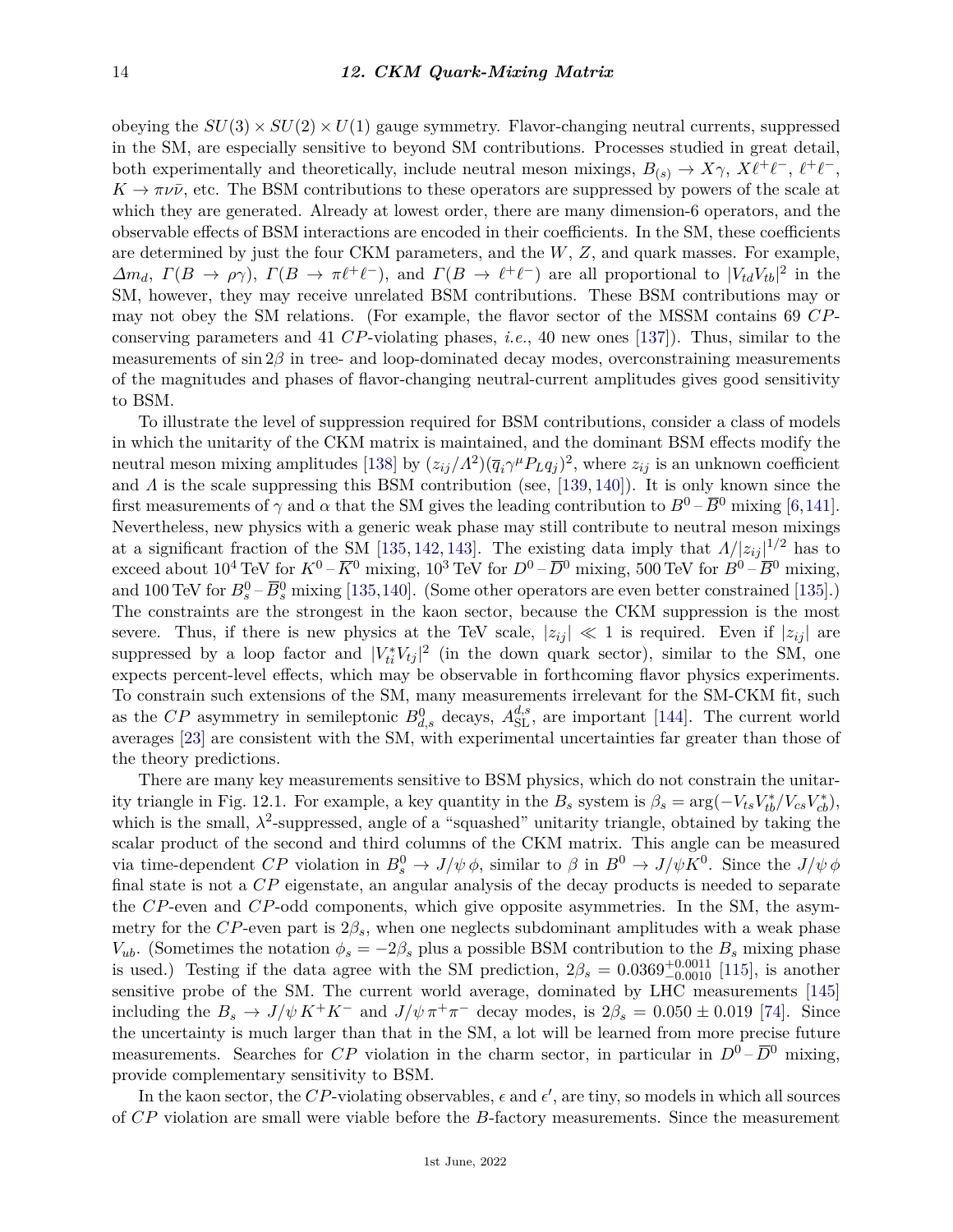of sin 2 $\beta$ , we know that *CP* violation can be an  $\mathcal{O}(1)$  effect, and only flavor mixing is suppressed between the three quark generations. Thus, many models with spontaneous *CP* violation were excluded. In the kaon sector, clean tests of the SM can come from measurements of  $K^+ \to \pi^+ \nu \bar{\nu}$  [\[81\]](#page-17-2) and  $K_L^0 \to \pi^0 \nu \bar{\nu}$  [\[146\]](#page-19-15). These loop-induced rare decays are sensitive to BSM, and will allow precise tests [\[147\]](#page-19-16) of the CKM paradigm, independent of *B* decays.

The CKM elements are fundamental parameters, so they should be measured as precisely as possible. The overconstraining measurements of *CP* asymmetries, mixing, semileptonic, and rare decays severely constrain the magnitudes and phases of possible BSM contributions to flavorchanging interactions. If new particles are observed at the LHC, it will be important to explore their flavor parameters as precisely as possible to understand the underlying physics.

## <span id="page-14-0"></span>*References*

- [1] N. Cabibbo, [Phys. Rev. Lett.](http://doi.org/10.1103/PhysRevLett.10.531) **10**[, 531](http://doi.org/10.1103/PhysRevLett.10.531) (1963).
- <span id="page-14-1"></span>[2] M. Kobayashi and T. Maskawa, [Prog. Theor. Phys.](http://doi.org/10.1143/PTP.49.652) **49**[, 652](http://doi.org/10.1143/PTP.49.652) (1973).
- <span id="page-14-2"></span>[3] L.-L. Chau and W.-Y. Keung, [Phys. Rev. Lett.](http://doi.org/10.1103/PhysRevLett.53.1802) **53**[, 1802](http://doi.org/10.1103/PhysRevLett.53.1802) (1984).
- <span id="page-14-3"></span>[4] L. Wolfenstein, [Phys. Rev. Lett.](http://doi.org/10.1103/PhysRevLett.51.1945) **51**[, 1945](http://doi.org/10.1103/PhysRevLett.51.1945) (1983).
- [5] A. J. Buras, M. E. Lautenbacher and G. Ostermaier, [Phys. Rev.](http://doi.org/10.1103/PhysRevD.50.3433) **D50**[, 3433](http://doi.org/10.1103/PhysRevD.50.3433) (1994), [\[hep](https://arxiv.org/abs/hep-ph/9403384)[ph/9403384\].](https://arxiv.org/abs/hep-ph/9403384)
- <span id="page-14-4"></span>[6] J. Charles *et al.* (CKMfitter Group), [Eur. Phys. J.](http://doi.org/10.1140/epjc/s2005-02169-1) **C41**[, 1, 1](http://doi.org/10.1140/epjc/s2005-02169-1) (2005), [\[hep-ph/0406184\].](https://arxiv.org/abs/hep-ph/0406184)
- <span id="page-14-5"></span>[7] C. Jarlskog, [Phys. Rev. Lett.](http://doi.org/10.1103/PhysRevLett.55.1039) **55**[, 1039](http://doi.org/10.1103/PhysRevLett.55.1039) (1985).
- <span id="page-14-6"></span>[8] W. J. Marciano and A. Sirlin, [Nucl. Phys.](http://doi.org/10.1016/0550-3213(75)90574-X) **B93**[, 303](http://doi.org/10.1016/0550-3213(75)90574-X) (1975); K. S. Babu, [Z. Phys.](http://doi.org/10.1007/BF01561056) **[C35](http://doi.org/10.1007/BF01561056)**, 69 (1987).
- <span id="page-14-7"></span>[9] J. C. Hardy and I. S. Towner, [Phys. Rev. C](http://doi.org/10.1103/PhysRevC.102.045501) **102**[, 4, 045501](http://doi.org/10.1103/PhysRevC.102.045501) (2020).
- <span id="page-14-8"></span>[10] E. Blucher and W.J. Marciano, "*Vud*, *Vus*, the Cabibbo Angle and CKM Unitarity," in this *Review*.
- <span id="page-14-9"></span>[11] D. Pocanic *et al.*, [Phys. Rev. Lett.](http://doi.org/10.1103/PhysRevLett.93.181803) **93**[, 181803](http://doi.org/10.1103/PhysRevLett.93.181803) (2004), [\[hep-ex/0312030\].](https://arxiv.org/abs/hep-ex/0312030)
- <span id="page-14-10"></span>[12] M. Antonelli *et al.* (FlaviaNet Working Group on Kaon Decays), [Eur. Phys. J.](http://doi.org/10.1140/epjc/s10052-010-1406-3) **C69**[, 399](http://doi.org/10.1140/epjc/s10052-010-1406-3)  $(2010)$ ,  $\ar{xiv:1005.2323}$ ; see also <http://www.lnf.infn.it/wg/vus>.
- <span id="page-14-11"></span>[13] S. Aoki *et al.* (Flavour Lattice Averaging Group) "FLAG Review 2021", [http://flag.unibe.](http://flag.unibe.ch/2021) [ch/2021](http://flag.unibe.ch/2021); The original papers that led to the quoted averages are cited in this reference.
- <span id="page-14-17"></span>[14] T. Mannel and P. Urquijo, "Semileptonic *b*-Hadron Decays, Determination of *Vcb* and *Vub*," in this *Review*.
- <span id="page-14-12"></span>[15] H. Leutwyler and M. Roos, [Z. Phys.](http://doi.org/10.1007/BF01571961) **[C25](http://doi.org/10.1007/BF01571961)**, 91 (1984); For earlier fits for  $|V_{ud}|$  and  $|V_{us}|$  in the 3-generation SM, see Ref. [\[16\]](#page-14-18).
- <span id="page-14-18"></span>[16] R. E. Shrock and L.-L. Wang, [Phys. Rev. Lett.](http://doi.org/10.1103/PhysRevLett.41.1692) **41**[, 1692](http://doi.org/10.1103/PhysRevLett.41.1692) (1978).
- <span id="page-14-13"></span>[17] J. Bijnens and P. Talavera, [Nucl. Phys.](http://doi.org/10.1016/S0550-3213(03)00581-9) **[B669](http://doi.org/10.1016/S0550-3213(03)00581-9)**, 341 (2003), [\[hep-ph/0303103\];](https://arxiv.org/abs/hep-ph/0303103) M. Jamin, J. A. Oller and A. Pich, [JHEP](http://doi.org/10.1088/1126-6708/2004/02/047) **02**[, 047](http://doi.org/10.1088/1126-6708/2004/02/047) (2004), [\[hep-ph/0401080\];](https://arxiv.org/abs/hep-ph/0401080) V. Cirigliano *et al.*, [JHEP](http://doi.org/10.1088/1126-6708/2005/04/006) **04**[, 006](http://doi.org/10.1088/1126-6708/2005/04/006) (2005), [\[hep-ph/0503108\];](https://arxiv.org/abs/hep-ph/0503108) C. Dawson *et al.*, [PoS](http://doi.org/10.22323/1.020.0337) **[LAT2005](http://doi.org/10.22323/1.020.0337)**, 337 (2006), [\[hep-lat/0510018\];](https://arxiv.org/abs/hep-lat/0510018) N. Tsutsui *et al.* (JLQCD), [PoS](http://doi.org/10.22323/1.020.0357) **[LAT2005](http://doi.org/10.22323/1.020.0357)**, 357 (2006), [\[hep-lat/0510068\];](https://arxiv.org/abs/hep-lat/0510068) M. Okamoto (Fermilab Lattice, MILC, HPQCD), in "3rd Conference on Flavor Physics and CP Violation (FPCP 2004) Daegu, Korea, October 4-9, 2004," (2004), [\[hep-lat/0412044\].](https://arxiv.org/abs/hep-lat/0412044)
- <span id="page-14-14"></span>[18] W. J. Marciano, [Phys. Rev. Lett.](http://doi.org/10.1103/PhysRevLett.93.231803) **93**[, 231803](http://doi.org/10.1103/PhysRevLett.93.231803) (2004), [\[hep-ph/0402299\].](https://arxiv.org/abs/hep-ph/0402299)
- <span id="page-14-15"></span>[19] F. Ambrosino *et al.* (KLOE), [Phys. Lett.](http://doi.org/10.1016/j.physletb.2005.11.008) **[B632](http://doi.org/10.1016/j.physletb.2005.11.008)**, 76 (2006), [\[hep-ex/0509045\].](https://arxiv.org/abs/hep-ex/0509045)
- <span id="page-14-16"></span>[20] See Sec. 5.2, "Averages and fits," in the Introduction to this *Review*, [http://pdg.lbl.gov/](http://pdg.lbl.gov/2019/reviews/rpp2019-rev-rpp-intro.pdf) [2019/reviews/rpp2019-rev-rpp-intro.pdf](http://pdg.lbl.gov/2019/reviews/rpp2019-rev-rpp-intro.pdf).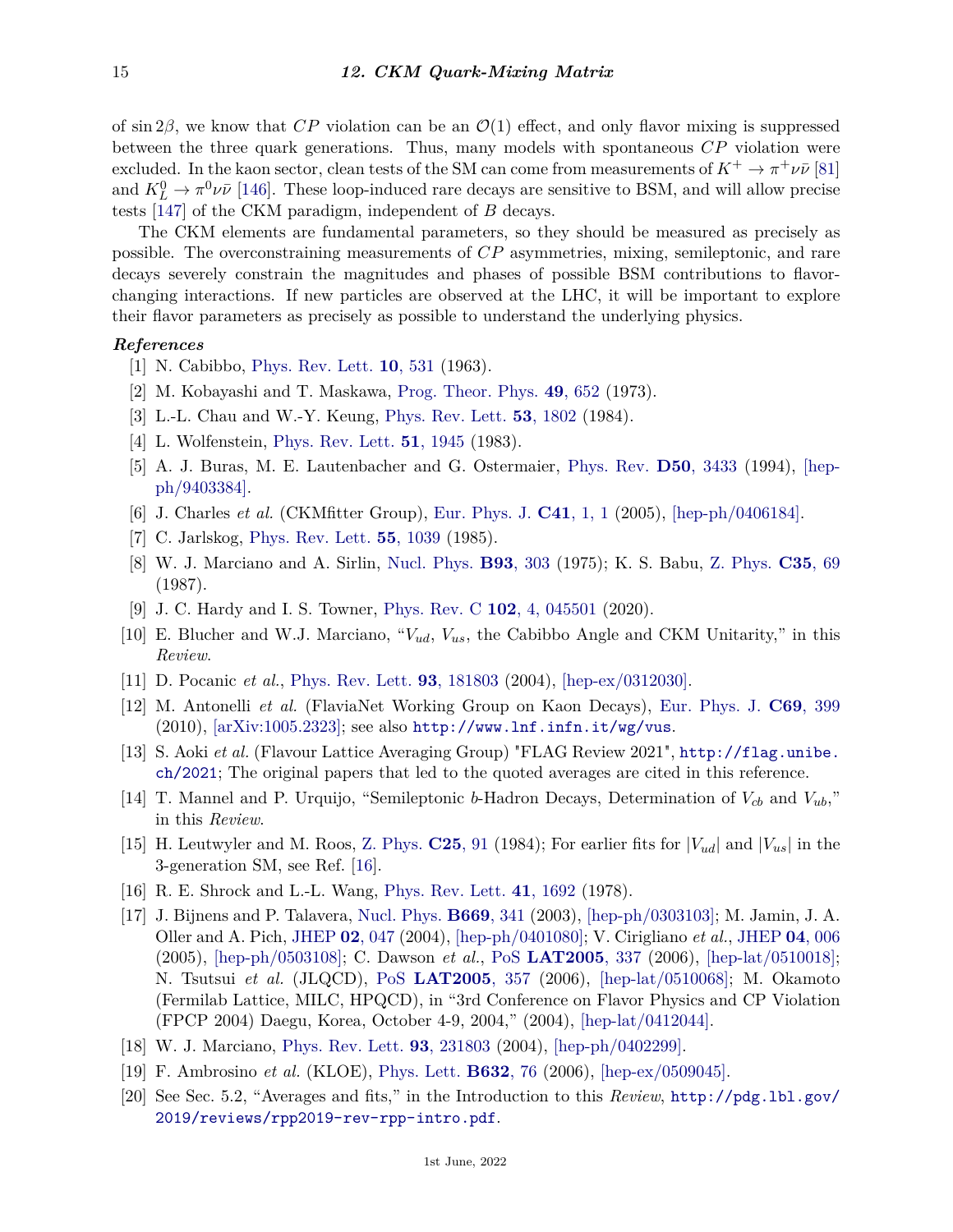- <span id="page-15-0"></span>[21] N. Cabibbo, E. C. Swallow and R. Winston, [Ann. Rev. Nucl. Part. Sci.](http://doi.org/10.1146/annurev.nucl.53.013103.155258) **53**[, 39](http://doi.org/10.1146/annurev.nucl.53.013103.155258) (2003), [\[hep](https://arxiv.org/abs/hep-ph/0307298)[ph/0307298\];](https://arxiv.org/abs/hep-ph/0307298) N. Cabibbo, E. C. Swallow and R. Winston, [Phys. Rev. Lett.](http://doi.org/10.1103/PhysRevLett.92.251803) **92**[, 251803](http://doi.org/10.1103/PhysRevLett.92.251803) (2004), [\[hep-ph/0307214\].](https://arxiv.org/abs/hep-ph/0307214)
- <span id="page-15-1"></span>[22] M. Ademollo and R. Gatto, [Phys. Rev. Lett.](http://doi.org/10.1103/PhysRevLett.13.264) **13**[, 264](http://doi.org/10.1103/PhysRevLett.13.264) (1964).
- <span id="page-15-2"></span>[23] Y. S. Amhis *et al.* (HFLAV), [Eur. Phys. J. C](http://doi.org/10.1140/epjc/s10052-020-8156-7) **81**[, 3, 226](http://doi.org/10.1140/epjc/s10052-020-8156-7) (2021), [\[arXiv:1909.12524\];](https://arxiv.org/abs/1909.12524) and updates at <https://hflav.web.cern.ch/>.
- <span id="page-15-3"></span>[24] J. P. Lees *et al.* (BaBar), [Phys. Rev.](http://doi.org/10.1103/PhysRevD.91.052022) **D91**[, 5, 052022](http://doi.org/10.1103/PhysRevD.91.052022) (2015), [\[arXiv:1412.5502\].](https://arxiv.org/abs/1412.5502)
- <span id="page-15-4"></span>[25] M. Ablikim *et al.* (BESIII), [Phys. Rev.](http://doi.org/10.1103/PhysRevD.92.072012) **D92**[, 7, 072012](http://doi.org/10.1103/PhysRevD.92.072012) (2015), [\[arXiv:1508.07560\].](https://arxiv.org/abs/1508.07560)
- <span id="page-15-5"></span>[26] M. Ablikim *et al.* (BESIII), [Phys. Rev.](http://doi.org/10.1103/PhysRevD.96.012002) **D96**[, 1, 012002](http://doi.org/10.1103/PhysRevD.96.012002) (2017), [\[arXiv:1703.09084\].](https://arxiv.org/abs/1703.09084)
- <span id="page-15-6"></span>[27] D. Besson *et al.* (CLEO), [Phys. Rev.](http://doi.org/10.1103/PhysRevD.80.032005) **D80**[, 032005](http://doi.org/10.1103/PhysRevD.80.032005) (2009), [\[arXiv:0906.2983\].](https://arxiv.org/abs/0906.2983)
- <span id="page-15-7"></span>[28] L. Widhalm *et al.* (Belle), [Phys. Rev. Lett.](http://doi.org/10.1103/PhysRevLett.97.061804) **97**[, 061804](http://doi.org/10.1103/PhysRevLett.97.061804) (2006), [\[hep-ex/0604049\].](https://arxiv.org/abs/hep-ex/0604049)
- <span id="page-15-8"></span>[29] M. Ablikim *et al.* (BESIII), [Phys. Rev.](http://doi.org/10.1103/PhysRevD.89.051104) **D89**[, 5, 051104](http://doi.org/10.1103/PhysRevD.89.051104) (2014), [\[arXiv:1312.0374\].](https://arxiv.org/abs/1312.0374)
- <span id="page-15-9"></span>[30] B. I. Eisenstein *et al.* (CLEO), [Phys. Rev.](http://doi.org/10.1103/PhysRevD.78.052003) **D78**[, 052003](http://doi.org/10.1103/PhysRevD.78.052003) (2008), [\[arXiv:0806.2112\].](https://arxiv.org/abs/0806.2112)
- <span id="page-15-10"></span>[31] M. Ablikim *et al.* (BESIII), [Phys. Rev. Lett.](http://doi.org/10.1103/PhysRevLett.123.211802) **123**[, 21, 211802](http://doi.org/10.1103/PhysRevLett.123.211802) (2019), [\[arXiv:1908.08877\].](https://arxiv.org/abs/1908.08877)
- <span id="page-15-11"></span>[32] Heavy Flavor Averaging Group [\[23\]](#page-15-2), June 2021 update of Charm Leptonic Decays [https://](https://hflav-eos.web.cern.ch/hflav-eos/charm/Vcd/june21/Vcd~from~leptonic~D~decays.html) [hflav-eos.web.cern.ch/hflav-eos/charm/Vcd/june21/Vcd~from~leptonic~D~decays.](https://hflav-eos.web.cern.ch/hflav-eos/charm/Vcd/june21/Vcd~from~leptonic~D~decays.html) [html](https://hflav-eos.web.cern.ch/hflav-eos/charm/Vcd/june21/Vcd~from~leptonic~D~decays.html).
- <span id="page-15-12"></span>[33] H. Abramowicz *et al.*, [Z. Phys.](http://doi.org/10.1007/BF01573422) **[C15](http://doi.org/10.1007/BF01573422)**, 19 (1982).
- <span id="page-15-13"></span>[34] S. A. Rabinowitz *et al.*, [Phys. Rev. Lett.](http://doi.org/10.1103/PhysRevLett.70.134) **70**[, 134](http://doi.org/10.1103/PhysRevLett.70.134) (1993).
- <span id="page-15-14"></span>[35] A. O. Bazarko *et al.* (CCFR), [Z. Phys.](http://doi.org/10.1007/BF01571875) **C65**[, 189](http://doi.org/10.1007/BF01571875) (1995), [\[hep-ex/9406007\].](https://arxiv.org/abs/hep-ex/9406007)
- <span id="page-15-15"></span>[36] P. Vilain *et al.* (CHARM II), [Eur. Phys. J.](http://doi.org/10.1007/s100520050611) **[C11](http://doi.org/10.1007/s100520050611)**, 19 (1999).
- <span id="page-15-16"></span>[37] F. J. Gilman, K. Kleinknecht and B. Renk (2004).
- <span id="page-15-17"></span>[38] G. De Lellis, P. Migliozzi and P. Santorelli, [Phys. Rept.](http://doi.org/10.1016/j.physrep.2005.02.001) **399**[, 227](http://doi.org/10.1016/j.physrep.2005.02.001) (2004), [Erratum: Phys. Rept.411,323(2005)].
- <span id="page-15-18"></span>[39] N. Ushida *et al.* (Fermilab E531), [Phys. Lett.](http://doi.org/10.1016/0370-2693(88)91526-2) **[B206](http://doi.org/10.1016/0370-2693(88)91526-2)**, 380 (1988).
- <span id="page-15-19"></span>[40] T. Bolton (1997), [\[hep-ex/9708014\].](https://arxiv.org/abs/hep-ex/9708014)
- <span id="page-15-20"></span>[41] A. Kayis-Topaksu *et al.* (CHORUS), [Phys. Lett.](http://doi.org/10.1016/j.physletb.2005.08.082) **[B626](http://doi.org/10.1016/j.physletb.2005.08.082)**, 24 (2005).
- <span id="page-15-21"></span>[42] A. Zupanc *et al.* (Belle), [JHEP](http://doi.org/10.1007/JHEP09(2013)139) **09**[, 139](http://doi.org/10.1007/JHEP09(2013)139) (2013), [\[arXiv:1307.6240\].](https://arxiv.org/abs/1307.6240)
- <span id="page-15-22"></span>[43] J. P. Alexander *et al.* (CLEO), [Phys. Rev.](http://doi.org/10.1103/PhysRevD.79.052001) **D79**[, 052001](http://doi.org/10.1103/PhysRevD.79.052001) (2009), [\[arXiv:0901.1216\].](https://arxiv.org/abs/0901.1216)
- <span id="page-15-23"></span>[44] P. del Amo Sanchez *et al.* (BaBar), [Phys. Rev.](http://doi.org/10.1103/PhysRevD.82.091103) **D82**[, 091103](http://doi.org/10.1103/PhysRevD.82.091103) (2010), [Erratum: Phys. Rev.D91,no.1,019901(2015)], [\[arXiv:1008.4080\].](https://arxiv.org/abs/1008.4080)
- <span id="page-15-24"></span>[45] M. Ablikim *et al.* (BESIII), [Phys. Rev.](http://doi.org/10.1103/PhysRevD.94.072004) **D94**[, 7, 072004](http://doi.org/10.1103/PhysRevD.94.072004) (2016), [\[arXiv:1608.06732\].](https://arxiv.org/abs/1608.06732)
- <span id="page-15-25"></span>[46] M. Ablikim *et al.* (BESIII), [Phys. Rev. D](http://doi.org/10.1103/PhysRevD.104.052009) **104**[, 5, 052009](http://doi.org/10.1103/PhysRevD.104.052009) (2021), [\[arXiv:2102.11734\].](https://arxiv.org/abs/2102.11734)
- <span id="page-15-26"></span>[47] P. U. E. Onyisi *et al.* (CLEO), [Phys. Rev.](http://doi.org/10.1103/PhysRevD.79.052002) **D79**[, 052002](http://doi.org/10.1103/PhysRevD.79.052002) (2009), [\[arXiv:0901.1147\].](https://arxiv.org/abs/0901.1147)
- <span id="page-15-27"></span>[48] P. Naik *et al.* (CLEO), [Phys. Rev.](http://doi.org/10.1103/PhysRevD.80.112004) **D80**[, 112004](http://doi.org/10.1103/PhysRevD.80.112004) (2009), [\[arXiv:0910.3602\].](https://arxiv.org/abs/0910.3602)
- <span id="page-15-28"></span>[49] B. Aubert *et al.* (BaBar), [Phys. Rev.](http://doi.org/10.1103/PhysRevD.76.052005) **D76**[, 052005](http://doi.org/10.1103/PhysRevD.76.052005) (2007), [\[arXiv:0704.0020\].](https://arxiv.org/abs/0704.0020)
- <span id="page-15-29"></span>[50] M. Ablikim *et al.* (BESIII), [Phys. Rev. Lett.](http://doi.org/10.1103/PhysRevLett.122.011804) **122**[, 1, 011804](http://doi.org/10.1103/PhysRevLett.122.011804) (2019), [\[arXiv:1810.03127\].](https://arxiv.org/abs/1810.03127)
- <span id="page-15-30"></span>[51] LEP *W* branching fraction results for this Review of Particle Physics, LEPEWWG/XSEC/2005-01, [http://lepewwg.web.cern.ch/LEPEWWG/lepww/4f/](http://lepewwg.web.cern.ch/LEPEWWG/lepww/4f/Winter05) [Winter05](http://lepewwg.web.cern.ch/LEPEWWG/lepww/4f/Winter05).
- <span id="page-15-31"></span>[52] P. Abreu *et al.* (DELPHI), [Phys. Lett.](http://doi.org/10.1016/S0370-2693(98)01061-2) **[B439](http://doi.org/10.1016/S0370-2693(98)01061-2)**, 209 (1998).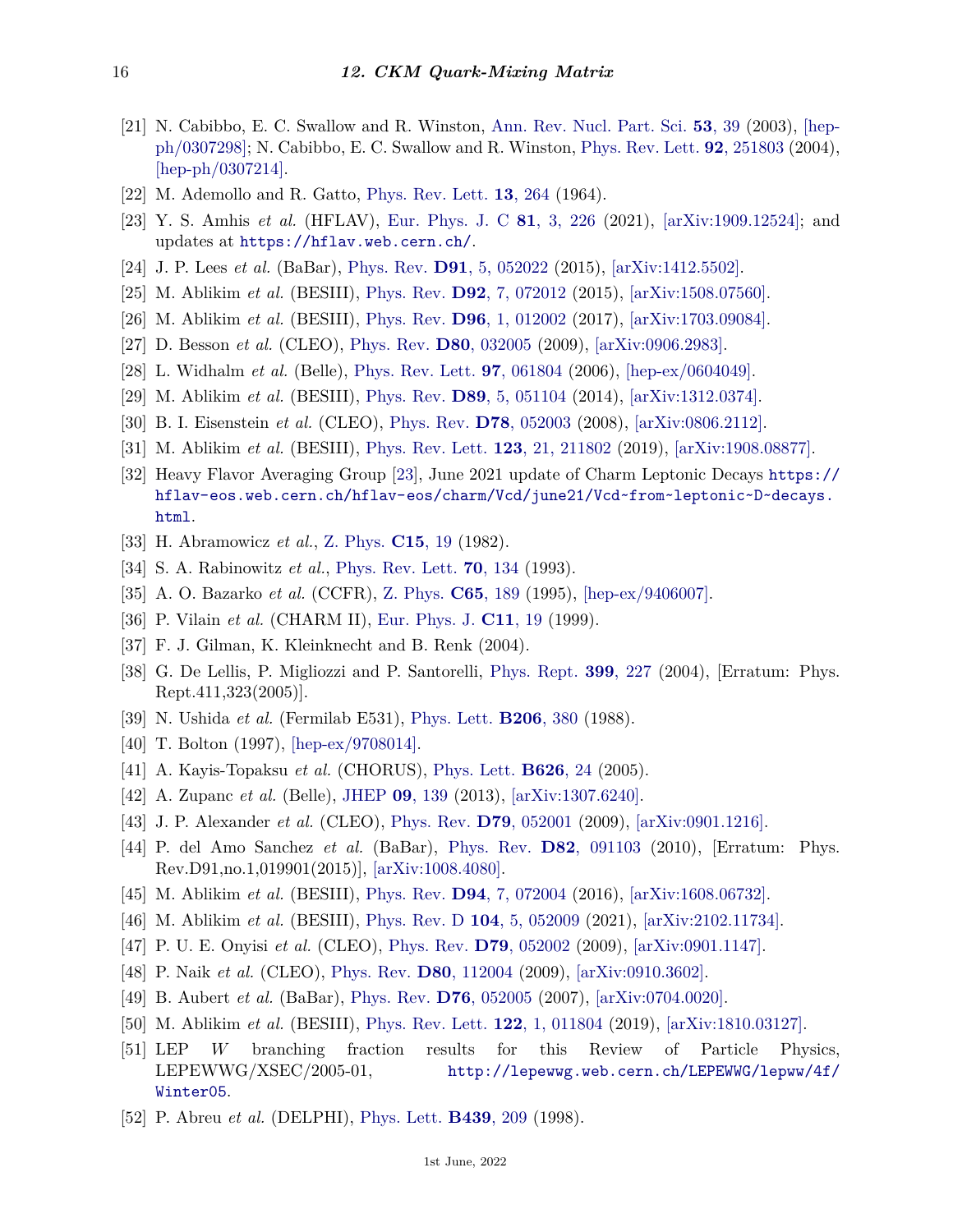- <span id="page-16-0"></span>[53] I. I. Y. Bigi *et al.*, [Phys. Rev. Lett.](http://doi.org/10.1103/PhysRevLett.71.496) **71**[, 496](http://doi.org/10.1103/PhysRevLett.71.496) (1993), [\[hep-ph/9304225\].](https://arxiv.org/abs/hep-ph/9304225)
- <span id="page-16-1"></span>[54] A. V. Manohar and M. B. Wise, [Phys. Rev.](http://doi.org/10.1103/PhysRevD.49.1310) **D49**[, 1310](http://doi.org/10.1103/PhysRevD.49.1310) (1994), [\[hep-ph/9308246\].](https://arxiv.org/abs/hep-ph/9308246)
- <span id="page-16-2"></span>[55] I. I. Y. Bigi *et al.*, [Phys. Rev.](http://doi.org/10.1103/PhysRevD.56.4017) **D56**[, 4017](http://doi.org/10.1103/PhysRevD.56.4017) (1997), [\[hep-ph/9704245\].](https://arxiv.org/abs/hep-ph/9704245)
- <span id="page-16-3"></span>[56] A. H. Hoang, Z. Ligeti and A. V. Manohar, [Phys. Rev.](http://doi.org/10.1103/PhysRevD.59.074017) **D59**[, 074017](http://doi.org/10.1103/PhysRevD.59.074017) (1999), [\[hep-ph/9811239\];](https://arxiv.org/abs/hep-ph/9811239) A. H. Hoang, Z. Ligeti and A. V. Manohar, [Phys. Rev. Lett.](http://doi.org/10.1103/PhysRevLett.82.277) **82**[, 277](http://doi.org/10.1103/PhysRevLett.82.277) (1999), [\[hep-ph/9809423\];](https://arxiv.org/abs/hep-ph/9809423) A. H. Hoang and T. Teubner, [Phys. Rev.](http://doi.org/10.1103/PhysRevD.60.114027) **D60**[, 114027](http://doi.org/10.1103/PhysRevD.60.114027) (1999), [\[hep-ph/9904468\].](https://arxiv.org/abs/hep-ph/9904468)
- <span id="page-16-4"></span>[57] N. Isgur and M. B. Wise, [Phys. Lett.](http://doi.org/10.1016/0370-2693(90)91219-2) **[B237](http://doi.org/10.1016/0370-2693(90)91219-2)**, 527 (1990); N. Isgur and M. B. Wise, [Phys.](http://doi.org/10.1016/0370-2693(89)90566-2) [Lett.](http://doi.org/10.1016/0370-2693(89)90566-2) **[B232](http://doi.org/10.1016/0370-2693(89)90566-2)**, 113 (1989).
- <span id="page-16-5"></span>[58] A. Abdesselam *et al.* (Belle) (2017), [\[arXiv:1702.01521\].](https://arxiv.org/abs/1702.01521)
- <span id="page-16-6"></span>[59] C. G. Boyd, B. Grinstein and R. F. Lebed, [Phys. Rev.](http://doi.org/10.1103/PhysRevD.56.6895) **D56**[, 6895](http://doi.org/10.1103/PhysRevD.56.6895) (1997), [\[hep-ph/9705252\];](https://arxiv.org/abs/hep-ph/9705252) C. G. Boyd, B. Grinstein and R. F. Lebed, [Nucl. Phys.](http://doi.org/10.1016/0550-3213(95)00653-2) **[B461](http://doi.org/10.1016/0550-3213(95)00653-2)**, 493 (1996), [\[hep-ph/9508211\].](https://arxiv.org/abs/hep-ph/9508211)
- <span id="page-16-7"></span>[60] R. Aaij *et al.* (LHCb), [Phys. Rev. D](http://doi.org/10.1103/PhysRevD.101.072004) **101**[, 7, 072004](http://doi.org/10.1103/PhysRevD.101.072004) (2020), [\[arXiv:2001.03225\].](https://arxiv.org/abs/2001.03225)
- <span id="page-16-8"></span>[61] M. Neubert, [Phys. Rev.](http://doi.org/10.1103/PhysRevD.49.3392) **D49**[, 3392](http://doi.org/10.1103/PhysRevD.49.3392) (1994), [\[hep-ph/9311325\];](https://arxiv.org/abs/hep-ph/9311325) M. Neubert, [Phys. Rev.](http://doi.org/10.1103/PhysRevD.49.4623) **[D49](http://doi.org/10.1103/PhysRevD.49.4623)**, [4623](http://doi.org/10.1103/PhysRevD.49.4623) (1994), [\[hep-ph/9312311\].](https://arxiv.org/abs/hep-ph/9312311)
- <span id="page-16-9"></span>[62] I. I. Y. Bigi *et al.*, [Int. J. Mod. Phys.](http://doi.org/10.1142/S0217751X94000996) **A9**[, 2467](http://doi.org/10.1142/S0217751X94000996) (1994), [\[hep-ph/9312359\].](https://arxiv.org/abs/hep-ph/9312359)
- <span id="page-16-10"></span>[63] C. W. Bauer, Z. Ligeti and M. E. Luke, [Phys. Lett.](http://doi.org/10.1016/S0370-2693(00)00318-X) **[B479](http://doi.org/10.1016/S0370-2693(00)00318-X)**, 395 (2000), [\[hep-ph/0002161\];](https://arxiv.org/abs/hep-ph/0002161) C. W. Bauer, Z. Ligeti and M. E. Luke, [Phys. Rev.](http://doi.org/10.1103/PhysRevD.64.113004) **D64**[, 113004](http://doi.org/10.1103/PhysRevD.64.113004) (2001), [\[hep-ph/0107074\].](https://arxiv.org/abs/hep-ph/0107074)
- <span id="page-16-11"></span>[64] A. Bornheim *et al.* (CLEO), [Phys. Rev. Lett.](http://doi.org/10.1103/PhysRevLett.88.231803) **88**[, 231803](http://doi.org/10.1103/PhysRevLett.88.231803) (2002), [\[hep-ex/0202019\].](https://arxiv.org/abs/hep-ex/0202019)
- <span id="page-16-12"></span>[65] B. Aubert *et al.* (BaBar), [Phys. Rev.](http://doi.org/10.1103/PhysRevD.73.012006) **D73**[, 012006](http://doi.org/10.1103/PhysRevD.73.012006) (2006), [\[hep-ex/0509040\].](https://arxiv.org/abs/hep-ex/0509040)
- <span id="page-16-13"></span>[66] A. Limosani *et al.* (Belle), [Phys. Lett.](http://doi.org/10.1016/j.physletb.2005.06.011) **[B621](http://doi.org/10.1016/j.physletb.2005.06.011)**, 28 (2005), [\[hep-ex/0504046\].](https://arxiv.org/abs/hep-ex/0504046)
- <span id="page-16-14"></span>[67] P. Urquijo *et al.* (Belle), [Phys. Rev. Lett.](http://doi.org/10.1103/PhysRevLett.104.021801) **104**[, 021801](http://doi.org/10.1103/PhysRevLett.104.021801) (2010), [\[arXiv:0907.0379\];](https://arxiv.org/abs/0907.0379) J. P. Lees *et al.* (BaBar), [Phys. Rev.](http://doi.org/10.1103/PhysRevD.86.032004) **D86**[, 032004](http://doi.org/10.1103/PhysRevD.86.032004) (2012), [\[arXiv:1112.0702\].](https://arxiv.org/abs/1112.0702)
- <span id="page-16-15"></span>[68] J. A. Bailey *et al.* (Fermilab Lattice, MILC), [Phys. Rev.](http://doi.org/10.1103/PhysRevD.92.014024) **D92**[, 1, 014024](http://doi.org/10.1103/PhysRevD.92.014024) (2015), [\[arXiv:1503.07839\];](https://arxiv.org/abs/1503.07839) J. M. Flynn *et al.*, [Phys. Rev.](http://doi.org/10.1103/PhysRevD.91.074510) **D91**[, 7, 074510](http://doi.org/10.1103/PhysRevD.91.074510) (2015), [\[arXiv:1501.05373\];](https://arxiv.org/abs/1501.05373) B. Colquhoun *et al.*, [Phys. Rev.](http://doi.org/10.1103/PhysRevD.93.034502) **D93**[, 3, 034502](http://doi.org/10.1103/PhysRevD.93.034502) (2016), [\[arXiv:1510.07446\].](https://arxiv.org/abs/1510.07446)
- <span id="page-16-16"></span>[69] P. Ball and R. Zwicky, [Phys. Rev.](http://doi.org/10.1103/PhysRevD.71.014015) **D71**[, 014015](http://doi.org/10.1103/PhysRevD.71.014015) (2005), [\[hep-ph/0406232\];](https://arxiv.org/abs/hep-ph/0406232) A. Khodjamirian *et al.*, [Phys. Rev.](http://doi.org/10.1103/PhysRevD.83.094031) **D83**[, 094031](http://doi.org/10.1103/PhysRevD.83.094031) (2011), [\[arXiv:1103.2655\].](https://arxiv.org/abs/1103.2655)
- <span id="page-16-17"></span>[70] Particle listing, in this *Review*.
- <span id="page-16-19"></span><span id="page-16-18"></span>[71] R. Aaij *et al.* (LHCb), [Nature Phys.](http://doi.org/10.1038/nphys3415) **11**[, 743](http://doi.org/10.1038/nphys3415) (2015), [\[arXiv:1504.01568\].](https://arxiv.org/abs/1504.01568)
- [72] R. Aaij *et al.* (LHCb), [Phys. Rev. Lett.](http://doi.org/10.1103/PhysRevLett.126.081804) **126**[, 8, 081804](http://doi.org/10.1103/PhysRevLett.126.081804) (2021), [\[arXiv:2012.05143\].](https://arxiv.org/abs/2012.05143)
- <span id="page-16-20"></span>[73] H. Albrecht *et al.* (ARGUS), [Phys. Lett.](http://doi.org/10.1016/0370-2693(87)91177-4) **[B192](http://doi.org/10.1016/0370-2693(87)91177-4)**, 245 (1987).
- <span id="page-16-21"></span>[74] O. Schneider, " $B^0$ – $\overline{B}^0$  mixing," in this *Review*.
- <span id="page-16-22"></span>[75] A. Abulencia *et al.* (CDF), [Phys. Rev. Lett.](http://doi.org/10.1103/PhysRevLett.97.242003) **97**[, 242003](http://doi.org/10.1103/PhysRevLett.97.242003) (2006), [\[hep-ex/0609040\].](https://arxiv.org/abs/hep-ex/0609040)
- <span id="page-16-23"></span>[76] R. Aaij *et al.* (LHCb), [Nature Phys.](http://doi.org/10.1038/s41567-021-01394-x) **18**[, 1, 1](http://doi.org/10.1038/s41567-021-01394-x) (2022), [\[arXiv:2104.04421\].](https://arxiv.org/abs/2104.04421)
- <span id="page-16-24"></span>[77] M. Misiak *et al.*, [Phys. Rev. Lett.](http://doi.org/10.1103/PhysRevLett.114.221801) **114**[, 22, 221801](http://doi.org/10.1103/PhysRevLett.114.221801) (2015), [\[arXiv:1503.01789\];](https://arxiv.org/abs/1503.01789) M. Czakon *et al.*, [JHEP](http://doi.org/10.1007/JHEP04(2015)168) **04**[, 168](http://doi.org/10.1007/JHEP04(2015)168) (2015), [\[arXiv:1503.01791\].](https://arxiv.org/abs/1503.01791)
- <span id="page-16-25"></span>[78] B. Grinstein and D. Pirjol, [Phys. Rev.](http://doi.org/10.1103/PhysRevD.62.093002) **D62**[, 093002](http://doi.org/10.1103/PhysRevD.62.093002) (2000), [\[hep-ph/0002216\];](https://arxiv.org/abs/hep-ph/0002216) A. Ali, E. Lunghi and A. Ya. Parkhomenko, [Phys. Lett.](http://doi.org/10.1016/j.physletb.2004.06.039) **[B595](http://doi.org/10.1016/j.physletb.2004.06.039)**, 323 (2004), [\[hep-ph/0405075\];](https://arxiv.org/abs/hep-ph/0405075) M. Beneke, T. Feldmann and D. Seidel, [Nucl. Phys.](http://doi.org/10.1016/S0550-3213(01)00366-2) **[B612](http://doi.org/10.1016/S0550-3213(01)00366-2)**, 25 (2001), [\[hep-ph/0106067\];](https://arxiv.org/abs/hep-ph/0106067) S. W. Bosch and G. Buchalla, [Nucl. Phys.](http://doi.org/10.1016/S0550-3213(01)00580-6) **[B621](http://doi.org/10.1016/S0550-3213(01)00580-6)**, 459 (2002), [\[hep-ph/0106081\];](https://arxiv.org/abs/hep-ph/0106081) Z. Ligeti and M. B. Wise, [Phys. Rev.](http://doi.org/10.1103/PhysRevD.60.117506) **D60**[, 117506](http://doi.org/10.1103/PhysRevD.60.117506) (1999), [\[hep-ph/9905277\];](https://arxiv.org/abs/hep-ph/9905277) D. Becirevic *et al.*, [JHEP](http://doi.org/10.1088/1126-6708/2003/05/007) **[05](http://doi.org/10.1088/1126-6708/2003/05/007)**, [007](http://doi.org/10.1088/1126-6708/2003/05/007) (2003), [\[hep-lat/0301020\];](https://arxiv.org/abs/hep-lat/0301020) P. Ball, G. W. Jones and R. Zwicky, [Phys. Rev.](http://doi.org/10.1103/PhysRevD.75.054004) **D75**[, 054004](http://doi.org/10.1103/PhysRevD.75.054004)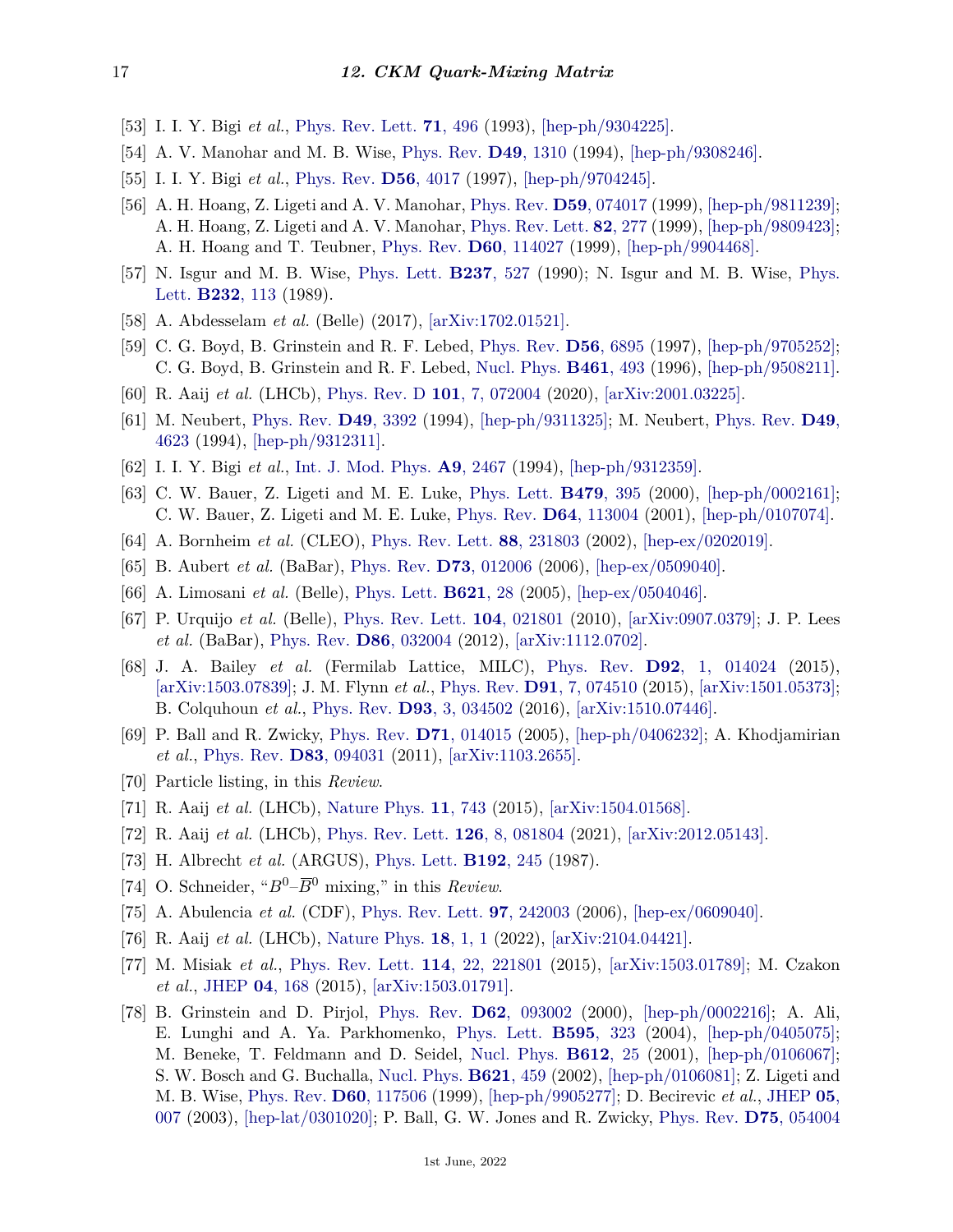(2007), [\[hep-ph/0612081\];](https://arxiv.org/abs/hep-ph/0612081) W. Wang, R.-H. Li and C.-D. Lu (2007), [\[arXiv:0711.0432\];](https://arxiv.org/abs/0711.0432) C.-D. Lu, W. Wang and Z.-T. Wei, [Phys. Rev.](http://doi.org/10.1103/PhysRevD.76.014013) **D76**[, 014013](http://doi.org/10.1103/PhysRevD.76.014013) (2007), [\[hep-ph/0701265\].](https://arxiv.org/abs/hep-ph/0701265)

- <span id="page-17-0"></span>[79] A. J. Buras *et al.*, [Phys. Rev. Lett.](http://doi.org/10.1103/PhysRevLett.95.261805) **95**[, 261805](http://doi.org/10.1103/PhysRevLett.95.261805) (2005), [\[hep-ph/0508165\].](https://arxiv.org/abs/hep-ph/0508165)
- <span id="page-17-1"></span>[80] A. V. Artamonov *et al.* (E949), [Phys. Rev. Lett.](http://doi.org/10.1103/PhysRevLett.101.191802) **101**[, 191802](http://doi.org/10.1103/PhysRevLett.101.191802) (2008), [\[arXiv:0808.2459\];](https://arxiv.org/abs/0808.2459) A. V. Artamonov *et al.* (BNL-E949), [Phys. Rev.](http://doi.org/10.1103/PhysRevD.79.092004) **D79**[, 092004](http://doi.org/10.1103/PhysRevD.79.092004) (2009), [\[arXiv:0903.0030\].](https://arxiv.org/abs/0903.0030)
- <span id="page-17-2"></span>[81] E. Cortina Gil *et al.* (NA62), [JHEP](http://doi.org/10.1007/JHEP06(2021)093) **06**[, 093](http://doi.org/10.1007/JHEP06(2021)093) (2021), [\[arXiv:2103.15389\].](https://arxiv.org/abs/2103.15389)
- <span id="page-17-3"></span>[82] D. Acosta *et al.* (CDF), [Phys. Rev. Lett.](http://doi.org/10.1103/PhysRevLett.95.102002) **95**[, 102002](http://doi.org/10.1103/PhysRevLett.95.102002) (2005), [\[hep-ex/0505091\].](https://arxiv.org/abs/hep-ex/0505091)
- <span id="page-17-4"></span>[83] V. M. Abazov *et al.* (D0), [Phys. Rev. Lett.](http://doi.org/10.1103/PhysRevLett.107.121802) **107**[, 121802](http://doi.org/10.1103/PhysRevLett.107.121802) (2011), [\[arXiv:1106.5436\].](https://arxiv.org/abs/1106.5436)
- <span id="page-17-5"></span>[84] V. Khachatryan *et al.* (CMS), [Phys. Lett.](http://doi.org/10.1016/j.physletb.2014.06.076) **[B736](http://doi.org/10.1016/j.physletb.2014.06.076)**, 33 (2014), [\[arXiv:1404.2292\].](https://arxiv.org/abs/1404.2292)
- <span id="page-17-6"></span>[85] T. A. Aaltonen *et al.* (CDF, D0), [Phys. Rev. Lett.](http://doi.org/10.1103/PhysRevLett.115.152003) **115**[, 15, 152003](http://doi.org/10.1103/PhysRevLett.115.152003) (2015), [\[arXiv:1503.05027\].](https://arxiv.org/abs/1503.05027)
- <span id="page-17-7"></span>[86] LHC Top Working Group summary plots, single top quark production, Sep. 2021, [https:](https://twiki.cern.ch/twiki/bin/view/LHCPhysics/LHCTopWGSummaryPlots) [//twiki.cern.ch/twiki/bin/view/LHCPhysics/LHCTopWGSummaryPlots](https://twiki.cern.ch/twiki/bin/view/LHCPhysics/LHCTopWGSummaryPlots).
- <span id="page-17-8"></span>[87] J. Swain and L. Taylor, [Phys. Rev.](http://doi.org/10.1103/PhysRevD.58.093006) **D58**[, 093006](http://doi.org/10.1103/PhysRevD.58.093006) (1998), [\[hep-ph/9712420\].](https://arxiv.org/abs/hep-ph/9712420)
- <span id="page-17-9"></span>[88] " $K_L^0$  meson" particle listing, in this *Review*.
- <span id="page-17-10"></span>[89] A. J. Buras, D. Guadagnoli and G. Isidori, [Phys. Lett.](http://doi.org/10.1016/j.physletb.2010.04.017) **[B688](http://doi.org/10.1016/j.physletb.2010.04.017)**, 309 (2010), [\[arXiv:1002.3612\];](https://arxiv.org/abs/1002.3612) For earlier discussions, see Ref. [\[90\]](#page-17-11).
- <span id="page-17-11"></span>[90] E. A. Andriyash, G. G. Ovanesyan and M. I. Vysotsky, [Phys. Lett.](http://doi.org/10.1016/j.physletb.2004.08.056) **[B599](http://doi.org/10.1016/j.physletb.2004.08.056)**, 253 (2004), [\[hep](https://arxiv.org/abs/hep-ph/0310314)[ph/0310314\];](https://arxiv.org/abs/hep-ph/0310314) K. Anikeev *et al.*, in "Workshop on *B* Physics at the Tevatron: Run II and Beyond Batavia, Illinois, September 23-25, 1999," (2001), [\[hep-ph/0201071\];](https://arxiv.org/abs/hep-ph/0201071) A. J. Buras and D. Guadagnoli, [Phys. Rev.](http://doi.org/10.1103/PhysRevD.78.033005) **D78**[, 033005](http://doi.org/10.1103/PhysRevD.78.033005) (2008), [\[arXiv:0805.3887\].](https://arxiv.org/abs/0805.3887)
- <span id="page-17-12"></span>[91] T. Inami and C. S. Lim, [Prog. Theor. Phys.](http://doi.org/10.1143/PTP.65.297) **65**[, 297](http://doi.org/10.1143/PTP.65.297) (1981), [Erratum: Prog. Theor. Phys.65,1772(1981)].
- <span id="page-17-13"></span>[92] J. M. Flynn and L. Randall, [Phys. Lett.](http://doi.org/10.1016/0370-2693(89)91078-2) **B224**[, 221](http://doi.org/10.1016/0370-2693(89)91078-2) (1989), [Erratum: Phys. Lett.B235,412(1990)]; G. Buchalla, A. J. Buras and M. K. Harlander, [Nucl. Phys.](http://doi.org/10.1016/0550-3213(90)90275-I) **[B337](http://doi.org/10.1016/0550-3213(90)90275-I)**, [313](http://doi.org/10.1016/0550-3213(90)90275-I) (1990).
- <span id="page-17-14"></span>[93] M. Ciuchini *et al.*, [Phys. Lett.](http://doi.org/10.1016/0370-2693(93)90699-I) **[B301](http://doi.org/10.1016/0370-2693(93)90699-I)**, 263 (1993), [\[hep-ph/9212203\];](https://arxiv.org/abs/hep-ph/9212203) A. J. Buras, M. Jamin and M. E. Lautenbacher, [Nucl. Phys.](http://doi.org/10.1016/0550-3213(93)90535-W) **[B408](http://doi.org/10.1016/0550-3213(93)90535-W)**, 209 (1993), [\[hep-ph/9303284\];](https://arxiv.org/abs/hep-ph/9303284) T. Hambye *et al.*, [Nucl. Phys.](http://doi.org/10.1016/S0550-3213(99)00600-8) **[B564](http://doi.org/10.1016/S0550-3213(99)00600-8)**, 391 (2000), [\[hep-ph/9906434\];](https://arxiv.org/abs/hep-ph/9906434) S. Bertolini, J. O. Eeg and M. Fabbrichesi, [Phys. Rev.](http://doi.org/10.1103/PhysRevD.63.056009) **D63**[, 056009](http://doi.org/10.1103/PhysRevD.63.056009) (2001), [\[hep-ph/0002234\];](https://arxiv.org/abs/hep-ph/0002234) V. Cirigliano *et al.*, [Phys. Rev. Lett.](http://doi.org/10.1103/PhysRevLett.91.162001) **[91](http://doi.org/10.1103/PhysRevLett.91.162001)**, [162001](http://doi.org/10.1103/PhysRevLett.91.162001) (2003), [\[hep-ph/0307030\].](https://arxiv.org/abs/hep-ph/0307030)
- <span id="page-17-15"></span>[94] R. Abbott *et al.* (RBC, UKQCD), [Phys. Rev. D](http://doi.org/10.1103/PhysRevD.102.054509) **102**[, 5, 054509](http://doi.org/10.1103/PhysRevD.102.054509) (2020), [\[arXiv:2004.09440\].](https://arxiv.org/abs/2004.09440)
- <span id="page-17-16"></span>[95] A. J. Buras *et al.*, [JHEP](http://doi.org/10.1007/JHEP11(2015)202) **11**[, 202](http://doi.org/10.1007/JHEP11(2015)202) (2015), [\[arXiv:1507.06345\].](https://arxiv.org/abs/1507.06345)
- <span id="page-17-17"></span>[96] V. Cirigliano *et al.*, [JHEP](http://doi.org/10.1007/JHEP02(2020)032) **02**[, 032](http://doi.org/10.1007/JHEP02(2020)032) (2020), [\[arXiv:1911.01359\].](https://arxiv.org/abs/1911.01359)
- <span id="page-17-18"></span>[97] A. B. Carter and A. I. Sanda, [Phys. Rev. Lett.](http://doi.org/10.1103/PhysRevLett.45.952) **45**[, 952](http://doi.org/10.1103/PhysRevLett.45.952) (1980); A. B. Carter and A. I. Sanda, [Phys. Rev.](http://doi.org/10.1103/PhysRevD.23.1567) **D23**[, 1567](http://doi.org/10.1103/PhysRevD.23.1567) (1981).
- <span id="page-17-23"></span>[98] A more detailed discussion and references can be found in: T. Gershon and Y. Nir, "*CP* violation in meson decays," in this *Review*.
- <span id="page-17-19"></span>[99] T. Gershon, M. Kenzie and K. Trabelsi, "Determination of CKM angles from *B* hadrons," in this *Review*.
- <span id="page-17-20"></span>[100] B. Aubert *et al.* (BaBar), [Phys. Rev.](http://doi.org/10.1103/PhysRevD.79.072009) **D79**[, 072009](http://doi.org/10.1103/PhysRevD.79.072009) (2009), [\[arXiv:0902.1708\].](https://arxiv.org/abs/0902.1708)
- <span id="page-17-22"></span><span id="page-17-21"></span>[101] I. Adachi *et al.* (Belle), [Phys. Rev. Lett.](http://doi.org/10.1103/PhysRevLett.108.171802) **108**[, 171802](http://doi.org/10.1103/PhysRevLett.108.171802) (2012), [\[arXiv:1201.4643\].](https://arxiv.org/abs/1201.4643)
- [102] R. Aaij *et al.* (LHCb), [Phys. Rev. Lett.](http://doi.org/10.1103/PhysRevLett.115.031601) **115**[, 3, 031601](http://doi.org/10.1103/PhysRevLett.115.031601) (2015), [\[arXiv:1503.07089\].](https://arxiv.org/abs/1503.07089)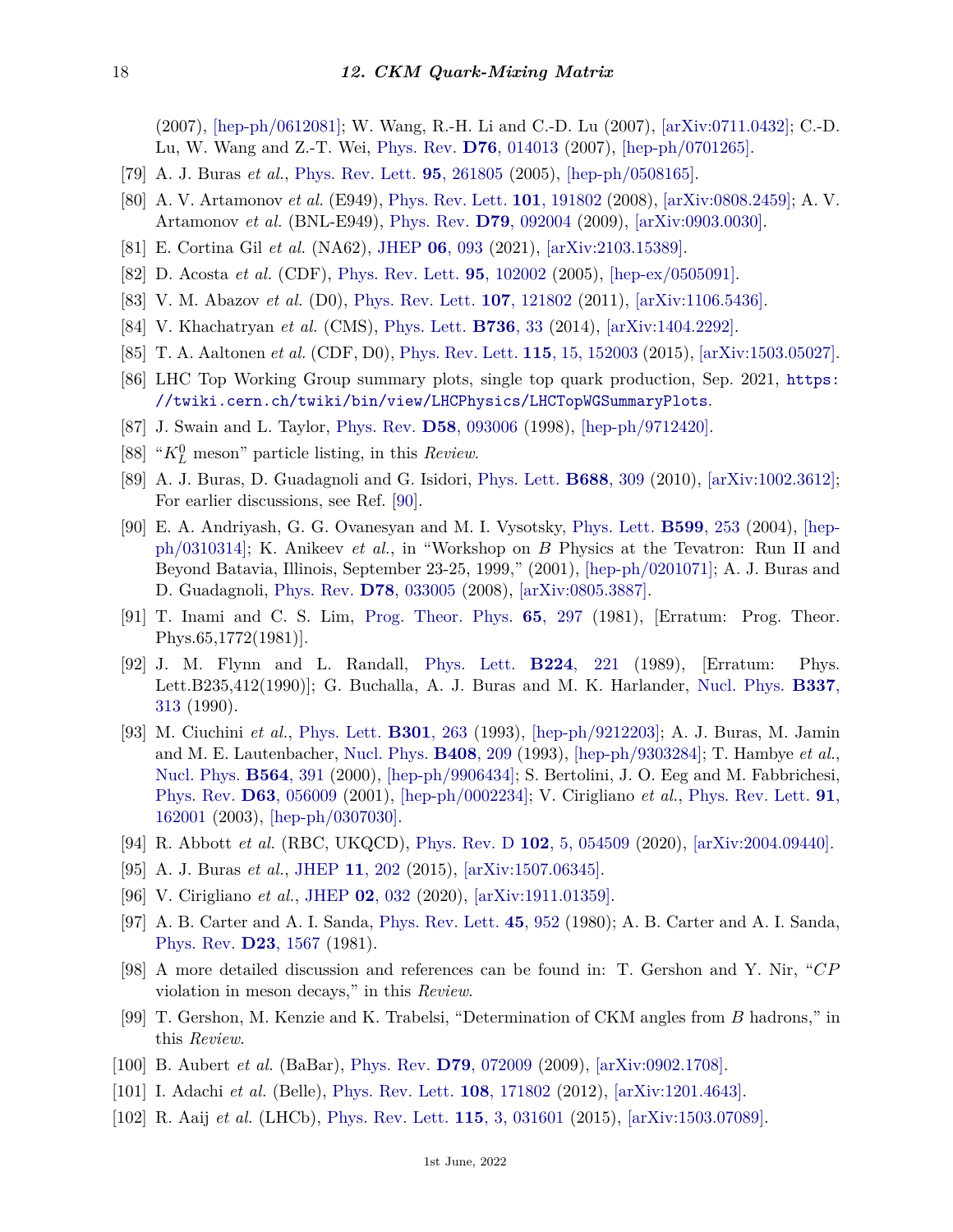- <span id="page-18-0"></span>[103] B. Aubert *et al.* (BaBar), [Phys. Rev.](http://doi.org/10.1103/PhysRevD.71.032005) **D71**[, 032005](http://doi.org/10.1103/PhysRevD.71.032005) (2005), [\[hep-ex/0411016\].](https://arxiv.org/abs/hep-ex/0411016)
- <span id="page-18-1"></span>[104] R. Itoh *et al.* (Belle), [Phys. Rev. Lett.](http://doi.org/10.1103/PhysRevLett.95.091601) **95**[, 091601](http://doi.org/10.1103/PhysRevLett.95.091601) (2005), [\[hep-ex/0504030\].](https://arxiv.org/abs/hep-ex/0504030)
- <span id="page-18-2"></span>[105] I. Adachi *et al.* (BaBar, Belle), [Phys. Rev. Lett.](http://doi.org/10.1103/PhysRevLett.121.261801) **121**[, 26, 261801](http://doi.org/10.1103/PhysRevLett.121.261801) (2018), [\[arXiv:1804.06152\];](https://arxiv.org/abs/1804.06152) I. Adachi *et al.* (BaBar, Belle), [Phys. Rev.](http://doi.org/10.1103/PhysRevD.98.112012) **D98**[, 11, 112012](http://doi.org/10.1103/PhysRevD.98.112012) (2018), [\[arXiv:1804.06153\].](https://arxiv.org/abs/1804.06153)
- <span id="page-18-3"></span>[106] A. Abdesselam *et al.* (BaBar, Belle), [Phys. Rev. Lett.](http://doi.org/10.1103/PhysRevLett.115.121604) **115**[, 12, 121604](http://doi.org/10.1103/PhysRevLett.115.121604) (2015), [\[arXiv:1505.04147\].](https://arxiv.org/abs/1505.04147)
- <span id="page-18-4"></span>[107] Heavy Flavor Averaging Group [\[23\]](#page-15-2), Results on Time-Dependent CP Violation and Measurements Related to the Angles of the Unitarity Triangle: Winter conferences (Moriond, etc.) and PDG 2022: <https://hflav-eos.web.cern.ch/hflav-eos/triangle/pdg2022/>.
- <span id="page-18-5"></span>[108] M. Gronau and D. London, [Phys. Rev. Lett.](http://doi.org/10.1103/PhysRevLett.65.3381) **65**[, 3381](http://doi.org/10.1103/PhysRevLett.65.3381) (1990).
- <span id="page-18-6"></span>[109] J. Zhang *et al.* (Belle), [Phys. Rev. Lett.](http://doi.org/10.1103/PhysRevLett.91.221801) **91**[, 221801](http://doi.org/10.1103/PhysRevLett.91.221801) (2003), [\[hep-ex/0306007\];](https://arxiv.org/abs/hep-ex/0306007) A. Somov *et al.* (Belle), [Phys. Rev. Lett.](http://doi.org/10.1103/PhysRevLett.96.171801) **96**[, 171801](http://doi.org/10.1103/PhysRevLett.96.171801) (2006), [\[hep-ex/0601024\];](https://arxiv.org/abs/hep-ex/0601024) B. Aubert *et al.* (BaBar), [Phys. Rev. Lett.](http://doi.org/10.1103/PhysRevLett.97.261801) **97**[, 261801](http://doi.org/10.1103/PhysRevLett.97.261801) (2006), [\[hep-ex/0607092\];](https://arxiv.org/abs/hep-ex/0607092) B. Aubert *et al.* (BaBar), [Phys. Rev.](http://doi.org/10.1103/PhysRevD.76.052007) **D76**[, 052007](http://doi.org/10.1103/PhysRevD.76.052007) (2007), [\[arXiv:0705.2157\].](https://arxiv.org/abs/0705.2157)
- <span id="page-18-7"></span>[110] B. Aubert *et al.* (BaBar), [Phys. Rev.](http://doi.org/10.1103/PhysRevD.78.071104) **D78**[, 071104](http://doi.org/10.1103/PhysRevD.78.071104) (2008), [\[arXiv:0807.4977\].](https://arxiv.org/abs/0807.4977)
- <span id="page-18-9"></span><span id="page-18-8"></span>[111] A. F. Falk *et al.*, [Phys. Rev.](http://doi.org/10.1103/PhysRevD.69.011502) **D69**[, 011502](http://doi.org/10.1103/PhysRevD.69.011502) (2004), [\[hep-ph/0310242\].](https://arxiv.org/abs/hep-ph/0310242)
- <span id="page-18-10"></span>[112] A. E. Snyder and H. R. Quinn, [Phys. Rev.](http://doi.org/10.1103/PhysRevD.48.2139) **D48**[, 2139](http://doi.org/10.1103/PhysRevD.48.2139) (1993).
- [113] A. Kusaka *et al.* (Belle), [Phys. Rev. Lett.](http://doi.org/10.1103/PhysRevLett.98.221602) **98**[, 221602](http://doi.org/10.1103/PhysRevLett.98.221602) (2007), [\[hep-ex/0701015\].](https://arxiv.org/abs/hep-ex/0701015)
- <span id="page-18-12"></span><span id="page-18-11"></span>[114] J. P. Lees *et al.* (BaBar), [Phys. Rev.](http://doi.org/10.1103/PhysRevD.88.012003) **D88**[, 1, 012003](http://doi.org/10.1103/PhysRevD.88.012003) (2013), [\[arXiv:1304.3503\].](https://arxiv.org/abs/1304.3503)
- [115] A. Hocker *et al.*, [Eur. Phys. J.](http://doi.org/10.1007/s100520100729) **C21**[, 225](http://doi.org/10.1007/s100520100729) (2001), [\[hep-ph/0104062\];](https://arxiv.org/abs/hep-ph/0104062) and updates at [http:](http://ckmfitter.in2p3.fr/) [//ckmfitter.in2p3.fr/](http://ckmfitter.in2p3.fr/).
- <span id="page-18-13"></span>[116] M. Bona *et al.* (UTfit), [JHEP](http://doi.org/10.1088/1126-6708/2005/07/028) **07**[, 028](http://doi.org/10.1088/1126-6708/2005/07/028) (2005), [\[hep-ph/0501199\];](https://arxiv.org/abs/hep-ph/0501199) and updates at [http:](http://www.utfit.org) [//www.utfit.org](http://www.utfit.org).
- <span id="page-18-15"></span><span id="page-18-14"></span>[117] M. Gronau and D. London, [Phys. Lett.](http://doi.org/10.1016/0370-2693(91)91756-L) **[B253](http://doi.org/10.1016/0370-2693(91)91756-L)**, 483 (1991).
- <span id="page-18-16"></span>[118] M. Gronau and D. Wyler, [Phys. Lett.](http://doi.org/10.1016/0370-2693(91)90034-N) **[B265](http://doi.org/10.1016/0370-2693(91)90034-N)**, 172 (1991).
- [119] D. Atwood, I. Dunietz and A. Soni, [Phys. Rev. Lett.](http://doi.org/10.1103/PhysRevLett.78.3257) **78**[, 3257](http://doi.org/10.1103/PhysRevLett.78.3257) (1997), [\[hep-ph/9612433\];](https://arxiv.org/abs/hep-ph/9612433) D. Atwood, I. Dunietz and A. Soni, [Phys. Rev.](http://doi.org/10.1103/PhysRevD.63.036005) **D63**[, 036005](http://doi.org/10.1103/PhysRevD.63.036005) (2001), [\[hep-ph/0008090\].](https://arxiv.org/abs/hep-ph/0008090)
- <span id="page-18-17"></span>[120] A. Bondar, talk at the Belle analysis workshop, Novosibirsk, September 2002; A. Poluektov *et al.* (Belle), [Phys. Rev.](http://doi.org/10.1103/PhysRevD.70.072003) **D70**[, 072003](http://doi.org/10.1103/PhysRevD.70.072003) (2004), [\[hep-ex/0406067\].](https://arxiv.org/abs/hep-ex/0406067)
- <span id="page-18-18"></span>[121] A. Giri *et al.*, [Phys. Rev.](http://doi.org/10.1103/PhysRevD.68.054018) **D68**[, 054018](http://doi.org/10.1103/PhysRevD.68.054018) (2003), [\[hep-ph/0303187\].](https://arxiv.org/abs/hep-ph/0303187)
- <span id="page-18-19"></span>[122] A. Poluektov *et al.* (Belle), [Phys. Rev.](http://doi.org/10.1103/PhysRevD.81.112002) **D81**[, 112002](http://doi.org/10.1103/PhysRevD.81.112002) (2010), [\[arXiv:1003.3360\].](https://arxiv.org/abs/1003.3360)
- <span id="page-18-20"></span>[123] P. del Amo Sanchez *et al.* (BaBar), [Phys. Rev. Lett.](http://doi.org/10.1103/PhysRevLett.105.121801) **105**[, 121801](http://doi.org/10.1103/PhysRevLett.105.121801) (2010), [\[arXiv:1005.1096\].](https://arxiv.org/abs/1005.1096)
- <span id="page-18-21"></span>[124] R. Aaij *et al.* (LHCb), [JHEP](http://doi.org/10.1007/JHEP02(2021)169) **02**[, 169](http://doi.org/10.1007/JHEP02(2021)169) (2021), [\[arXiv:2010.08483\].](https://arxiv.org/abs/2010.08483)
- <span id="page-18-23"></span><span id="page-18-22"></span>[125] Y. Grossman, A. Soffer and J. Zupan, [Phys. Rev.](http://doi.org/10.1103/PhysRevD.72.031501) **D72**[, 031501](http://doi.org/10.1103/PhysRevD.72.031501) (2005), [\[hep-ph/0505270\].](https://arxiv.org/abs/hep-ph/0505270)
- <span id="page-18-24"></span>[126] M. Rama, [Phys. Rev. D](http://doi.org/10.1103/PhysRevD.89.014021) **89**[, 1, 014021](http://doi.org/10.1103/PhysRevD.89.014021) (2014), [\[arXiv:1307.4384\].](https://arxiv.org/abs/1307.4384)
- [127] A. Amorim, M. G. Santos and J. P. Silva, [Phys. Rev.](http://doi.org/10.1103/PhysRevD.59.056001) **D59**[, 056001](http://doi.org/10.1103/PhysRevD.59.056001) (1999), [\[hep-ph/9807364\].](https://arxiv.org/abs/hep-ph/9807364)
- <span id="page-18-25"></span>[128] R. Aleksan, I. Dunietz and B. Kayser, [Z. Phys.](http://doi.org/10.1007/BF01559494) **C54**[, 653](http://doi.org/10.1007/BF01559494) (1992).
- <span id="page-18-27"></span><span id="page-18-26"></span>[129] R. Aaij *et al.* (LHCb), [JHEP](http://doi.org/10.1007/JHEP03(2018)059) **03**[, 059](http://doi.org/10.1007/JHEP03(2018)059) (2018), [\[arXiv:1712.07428\].](https://arxiv.org/abs/1712.07428)
- [130] R. Aaij *et al.* (LHCb), [JHEP](http://doi.org/10.1007/JHEP03(2021)137) **03**[, 137](http://doi.org/10.1007/JHEP03(2021)137) (2021), [\[arXiv:2011.12041\].](https://arxiv.org/abs/2011.12041)